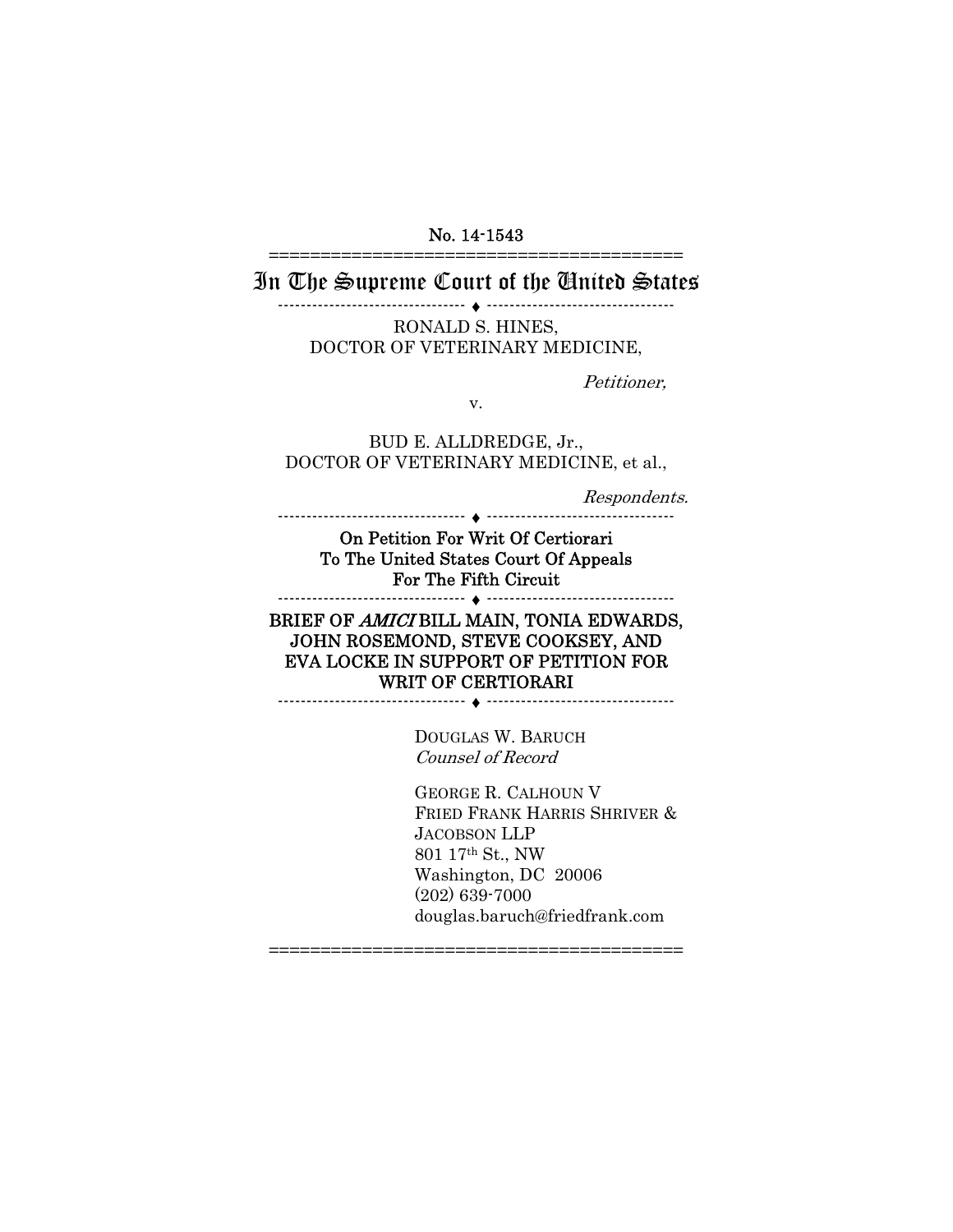# TABLE OF CONTENTS

|      |                                                                                                                                       | INTEREST OF THE AMICI CURIAE1                                                                                                   |
|------|---------------------------------------------------------------------------------------------------------------------------------------|---------------------------------------------------------------------------------------------------------------------------------|
|      |                                                                                                                                       |                                                                                                                                 |
|      |                                                                                                                                       |                                                                                                                                 |
| I.   |                                                                                                                                       | This Court Previously<br>Recognized the Importance of the                                                                       |
| Η.   |                                                                                                                                       | The Question Presented Is of<br>Critical Importance and Broad                                                                   |
|      | A.                                                                                                                                    | Occupational Licensing<br>Applies to Approximately<br>One-Third of the U.S.<br>Population and Impacts                           |
|      | <b>B.</b>                                                                                                                             | The Internet Has Changed<br>How We Communicate  11                                                                              |
| III. | Resolution of the Question<br><b>Presented Is Critical Because</b><br>Lower Courts Are Applying<br>Incorrect and Inconsistent Rules14 |                                                                                                                                 |
|      | $\mathbf{A}$ .                                                                                                                        | The Court Should Clarify<br>That Speech Is Not                                                                                  |
|      | B.                                                                                                                                    | The Court Should Clarify<br>That the Constitutional<br>Protection of Speech Does<br>Not Depend on the<br>Number of Listeners 19 |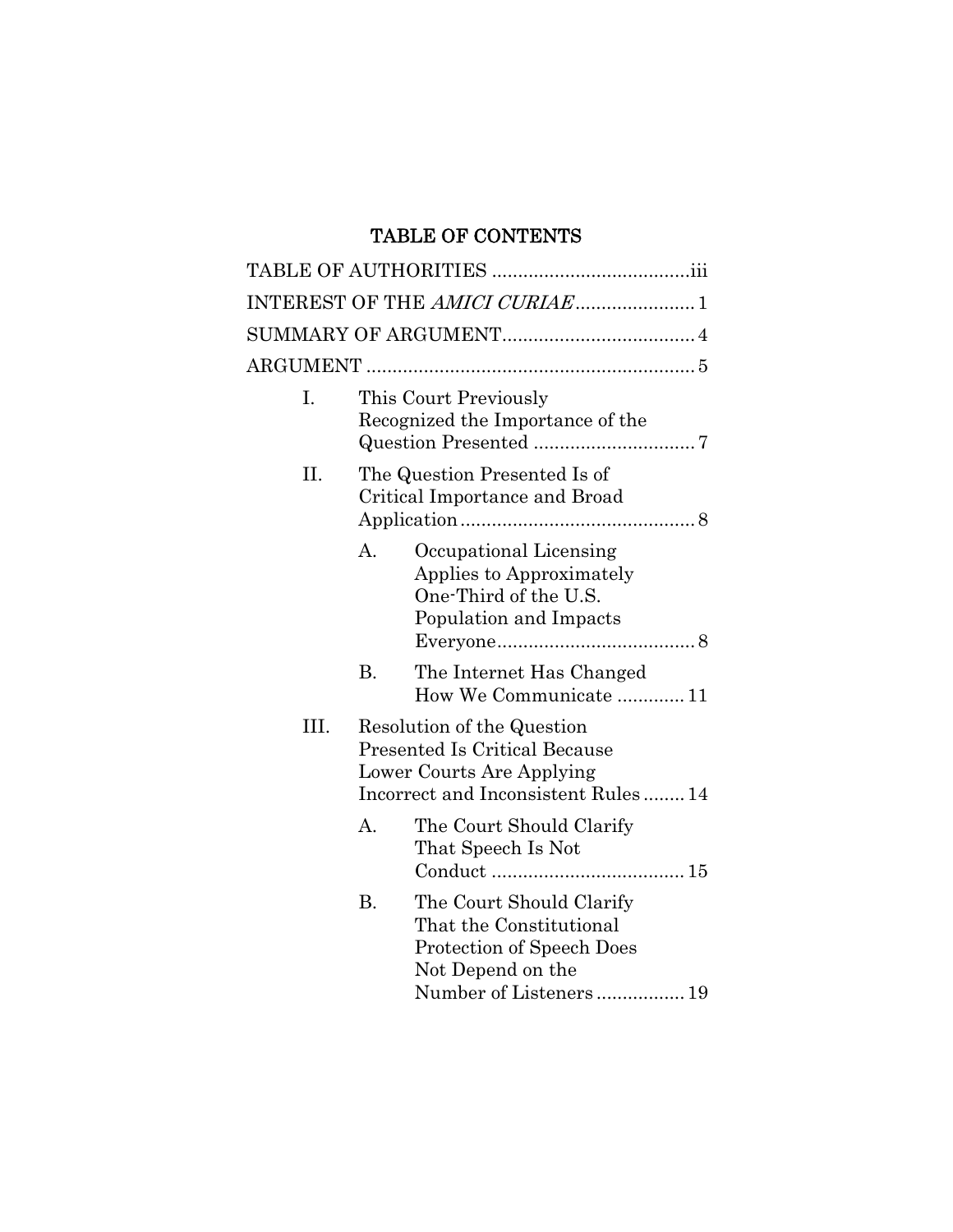| C. Occupational Speech Is |  |
|---------------------------|--|
|                           |  |
|                           |  |

 $\cdot$ ii -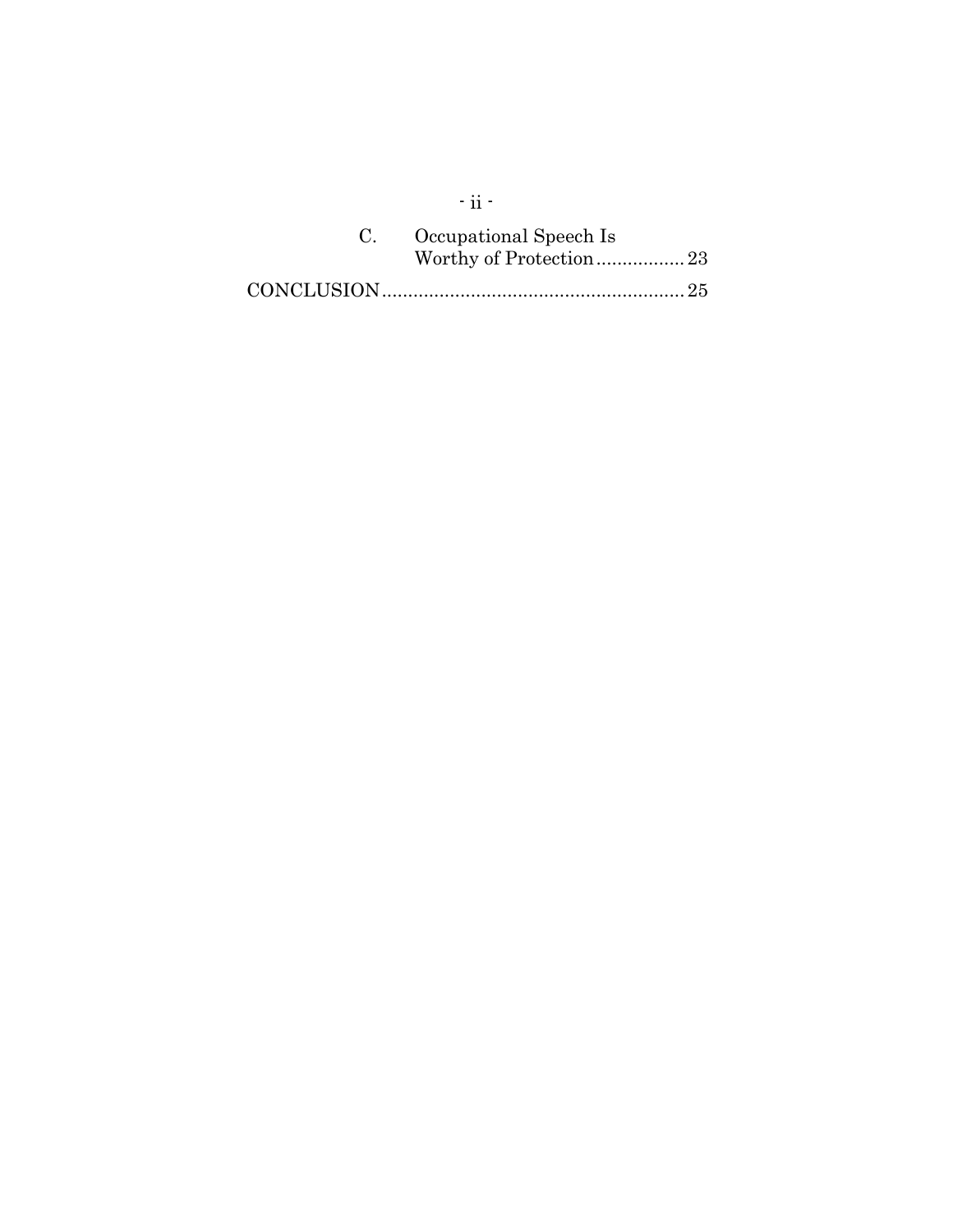# TABLE OF AUTHORITIES

## Cases

| Accountant's Soc'y of Va. v. Bowman, 860 F.2d 602         |
|-----------------------------------------------------------|
| Citizens United v. Fed. Election Comm'n, 558 U.S.         |
| Cohen v. California, 403 U.S. 15 (1971)  17               |
| Cooksey v. Futrell, 721 F.3d 226 (4th Cir.                |
| Edwards v. District of Columbia, 755 F.3d. 996 (D.C.      |
| Elonis v. United States, 135 S. Ct. 2001 (2015) 24        |
| Fla. Bar v. Went For It, Inc., 515 U.S. 618               |
| Gentile v. State Bar of Nev., 501 U.S. 1030 (1991) 22     |
| Holder v. Humanitarian Law Project, 561 U.S. 1            |
|                                                           |
| Kagan v. City of New Orleans, 753 F.3d 560 (5th Cir.      |
| Keller v. State Bar of Ca., 496 U.S. 1 (1990)  22         |
| <i>King v. Governor of N.J.</i> , 767 F.3d 216 (3d Cir.   |
| Locke v. Shore, 634 F.3d 1185 (11th Cir. 2011). 2, 16, 19 |
| Lovell v. City of Griffin, 303 U.S. 444 (1938) 20         |
| Lowe v. Sec. & Exch. Comm'n, 469 U.S. 815 (1984)  4, 7    |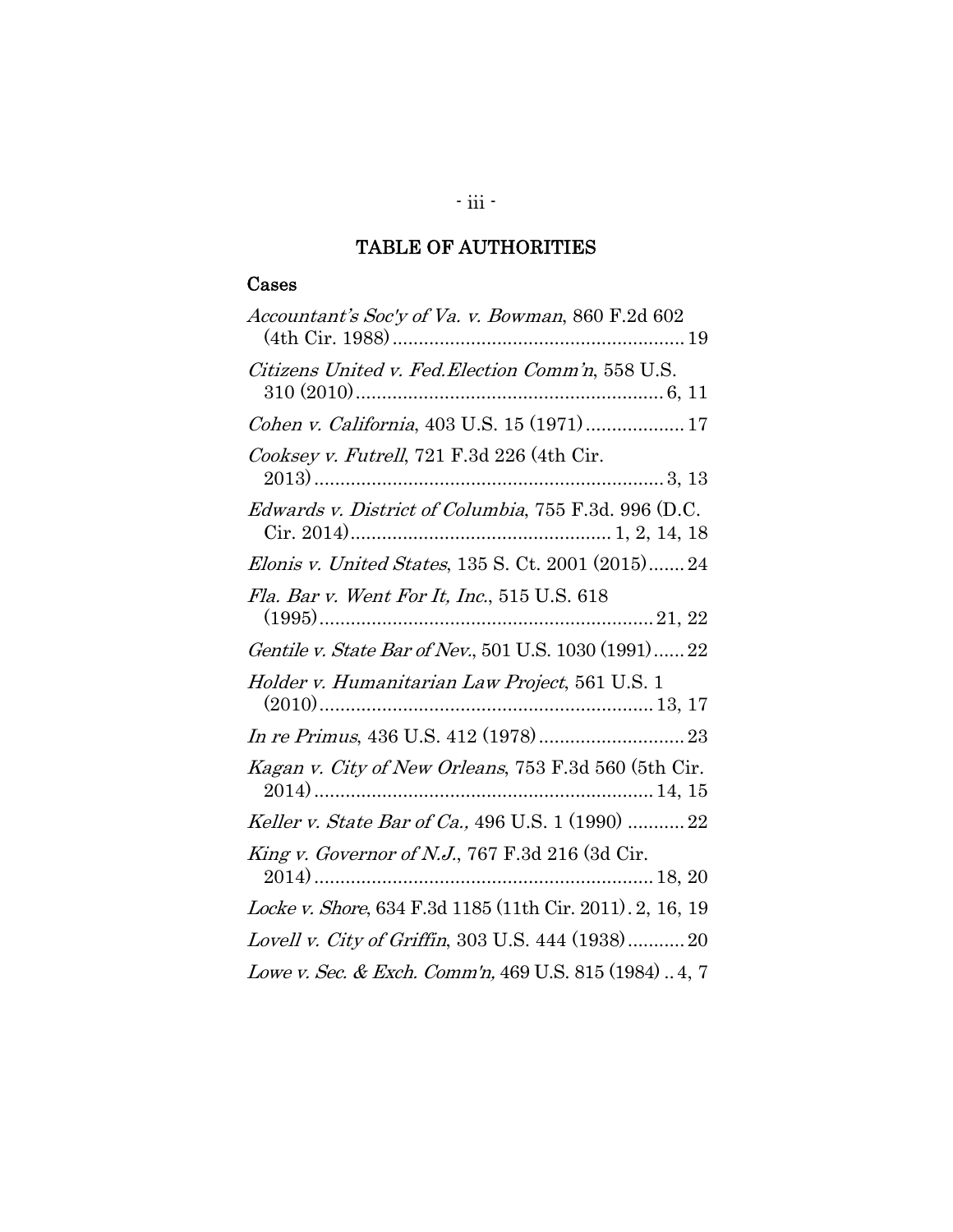| Lowe v. Sec. & Exch. Comm'n, 472 U.S. 181                   |
|-------------------------------------------------------------|
| McCullen v. Coakley, 134 S. Ct. 2518 (2014)22               |
| Meyer v. Grant, 486 U.S. 414 (1988) 22                      |
| Near v. Minnesota ex rel. Olson, 283 U.S. 697               |
| N.C. State Bd. of Dental Exam'rs v. Fed. Trade              |
| Ohralik v. Ohio State Bar Ass'n, 436 U.S. 447               |
| Pickup v. Brown, 728 F.3d 1042 (9th Cir. 2013) 15           |
| <i>Pickup v. Brown</i> , 740 F.3d 1208 (9th Cir. 2014)7, 16 |
| Planned Parenthood of Se. Pa. v. Casey, 505 U.S.            |
| Reno v. Am. Civil Liberties Union, 521 U.S. 844             |
| Riley v. Nat'l Fed'n of the Blind of N.C., Inc., 487        |
|                                                             |
| Sorrell v. IMS Health Inc., 131 S. Ct. 2653 (2011)  6       |
| Stuart v. Huff, 834 F. Supp. 2d 424 (M.D.N.C. 2011)21       |
| United States v. O'Brien, 391 U.S. 367                      |
| United States v. Playboy Entm't Grp., 529 U.S. 803          |
| Va. State Bd. of Pharmacy v. Va. Citizens Consumer          |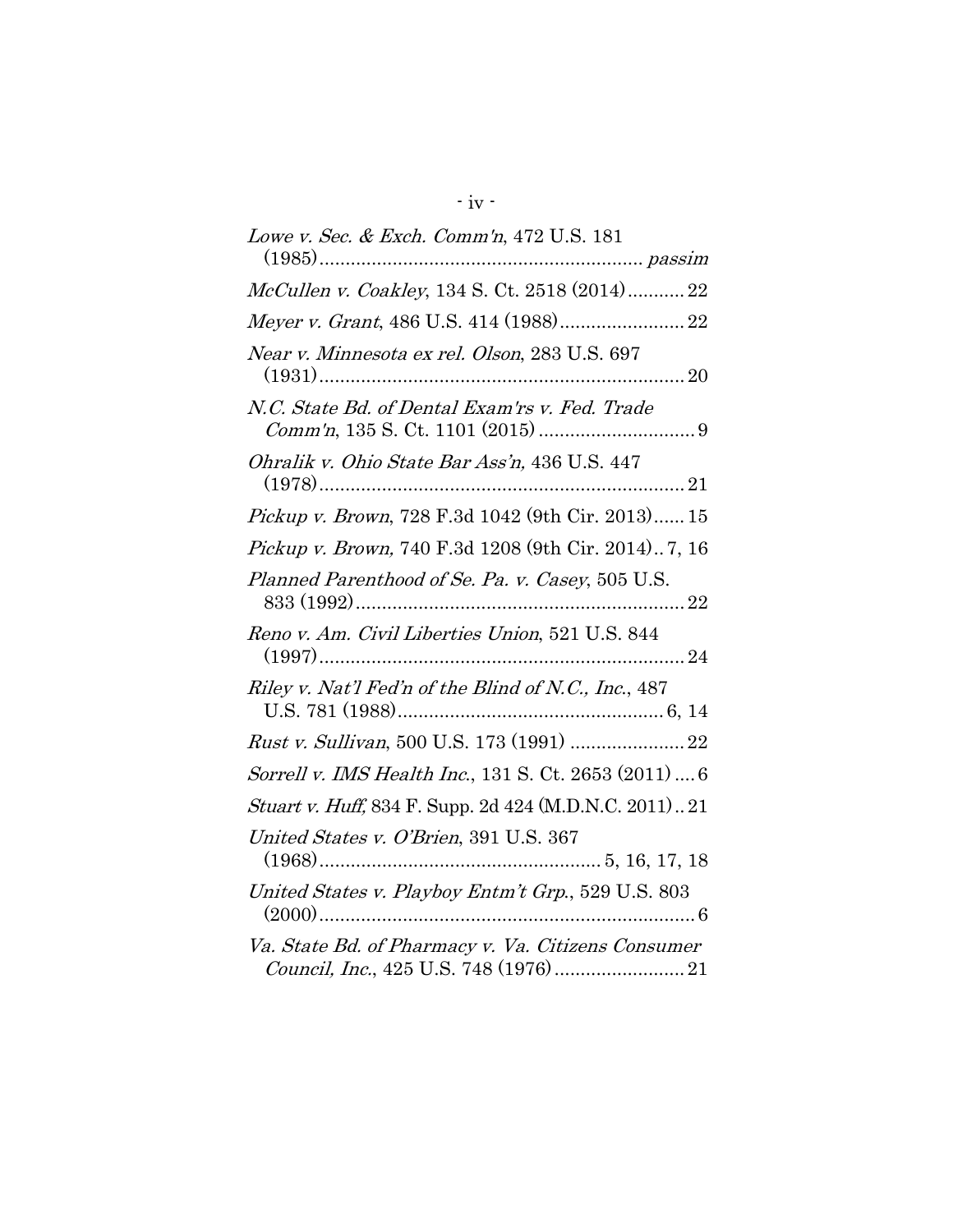| Wollschlaeger v. Governor of Fla., 760 F.3d 1195 |
|--------------------------------------------------|
|                                                  |

- v -

# Constitutional Provisions, Statutes, and Rules

| Alabama Athletic Trainers Licensure Act, Ala. Code                                        |
|-------------------------------------------------------------------------------------------|
|                                                                                           |
| Barbers and Cosmetologists Act, N.M. Stat. Ann. §                                         |
|                                                                                           |
|                                                                                           |
| La. Rev. Stat. Ann. § 3:3804 (2008) 10                                                    |
| Liquor Control Act, Wash. Rev. Code § 66.20.310                                           |
| Maine Uniform Securities Act, Me. Rev. Stat. tit. 32                                      |
| Mass. Ann. Laws ch. 140, § 185I (LexisNexis 1981) 10                                      |
| Motor Vehicle Service and Repair Act, Mich. Comp.<br>Laws § 257.1305 (LexisNexis 1975) 10 |
|                                                                                           |
| Tex. Occ. Code § 1702.102 (2007)  11                                                      |
| Universal Military Training and Service Act of                                            |
|                                                                                           |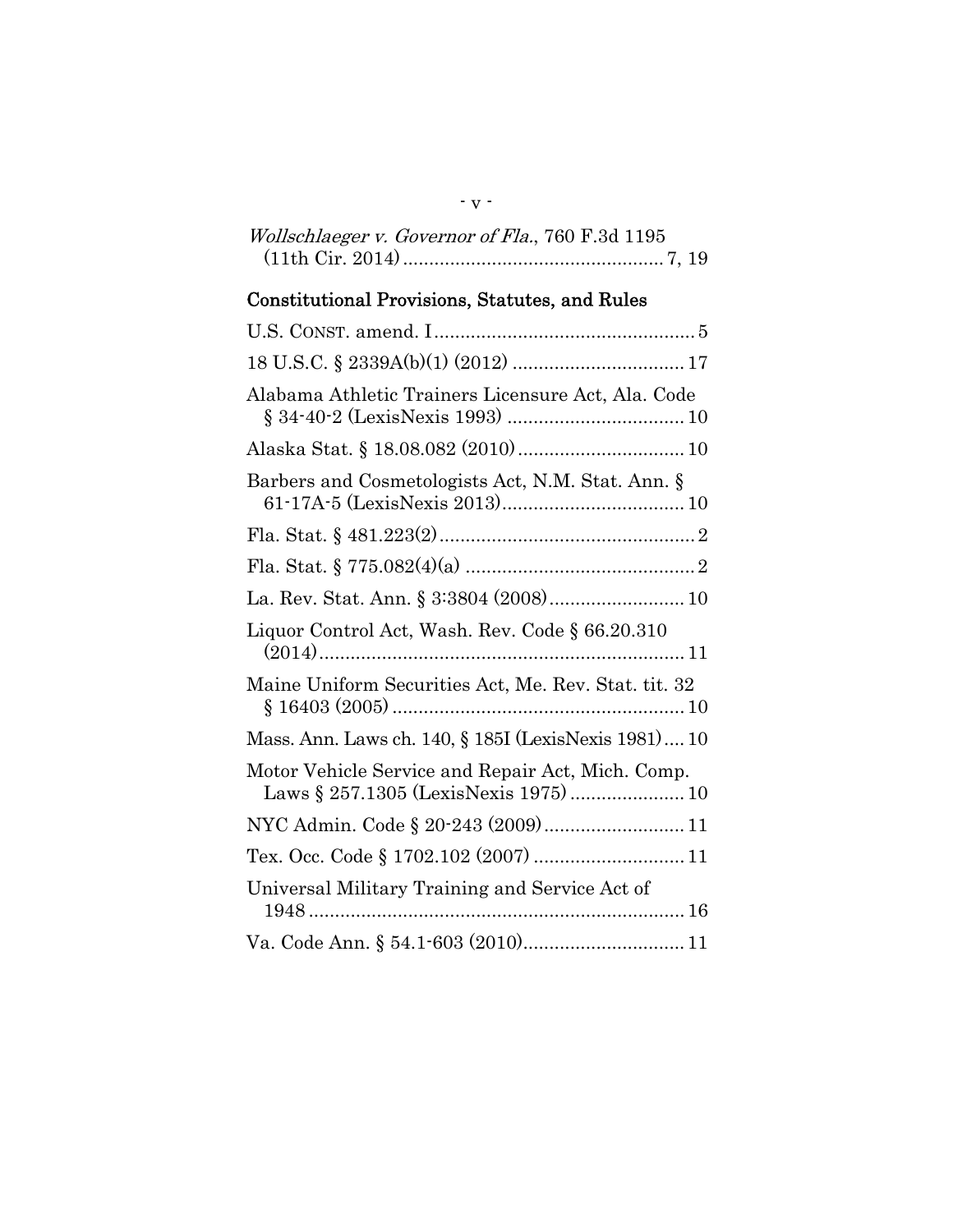# Other Authorities

| Adam Ozimek, The Obama Administration Goes<br>After Bad Labor Market Regulations,                                                                                                                                                             |
|-----------------------------------------------------------------------------------------------------------------------------------------------------------------------------------------------------------------------------------------------|
| Carolyn Hax, Advice Columnist Carolyn Hax Takes<br>Your Questions and Tackles your Problems,                                                                                                                                                  |
| Daniel Halberstam, Commercial Speech,<br>Professional Speech, and the Constitutional Status<br>of Social Institutions, 147 U. Pa. L.Rev. 771                                                                                                  |
| Dick M. Carpenter, et al., License to Work: A<br>National Study of Burdens of Occupational                                                                                                                                                    |
| Khan Academy, Adding and Subtracting Fractions,                                                                                                                                                                                               |
| LexiYoga, 4 Yoga Poses to Reduce Belly Fat,                                                                                                                                                                                                   |
| Melissa S. Kearney, Brad Hershbein & David Boddy,<br>Nearly 30 Percent of Workers in the U.S. Need a<br>License to Perform Their Job: It Is Time to<br><b>Examine Occupational Licensing Practices,</b><br>BROOKINGS.EDU, January 27, 2015  8 |
| Morris M. Kleiner, <i>Licensing Occupations: Ensuring</i><br>Quality or Restricting Competitition? (2006)<br>available at<br>http://dx.doi.org/10.17848/9781429454865  11                                                                     |
| Morris M. Kleiner & Alan B. Krueger, <i>Analyzing the</i><br>Extent and Influence of Occupational Licensing on<br><i>the Labor Market</i> , 31 J. LAB. ECON. 173 (2013)  8                                                                    |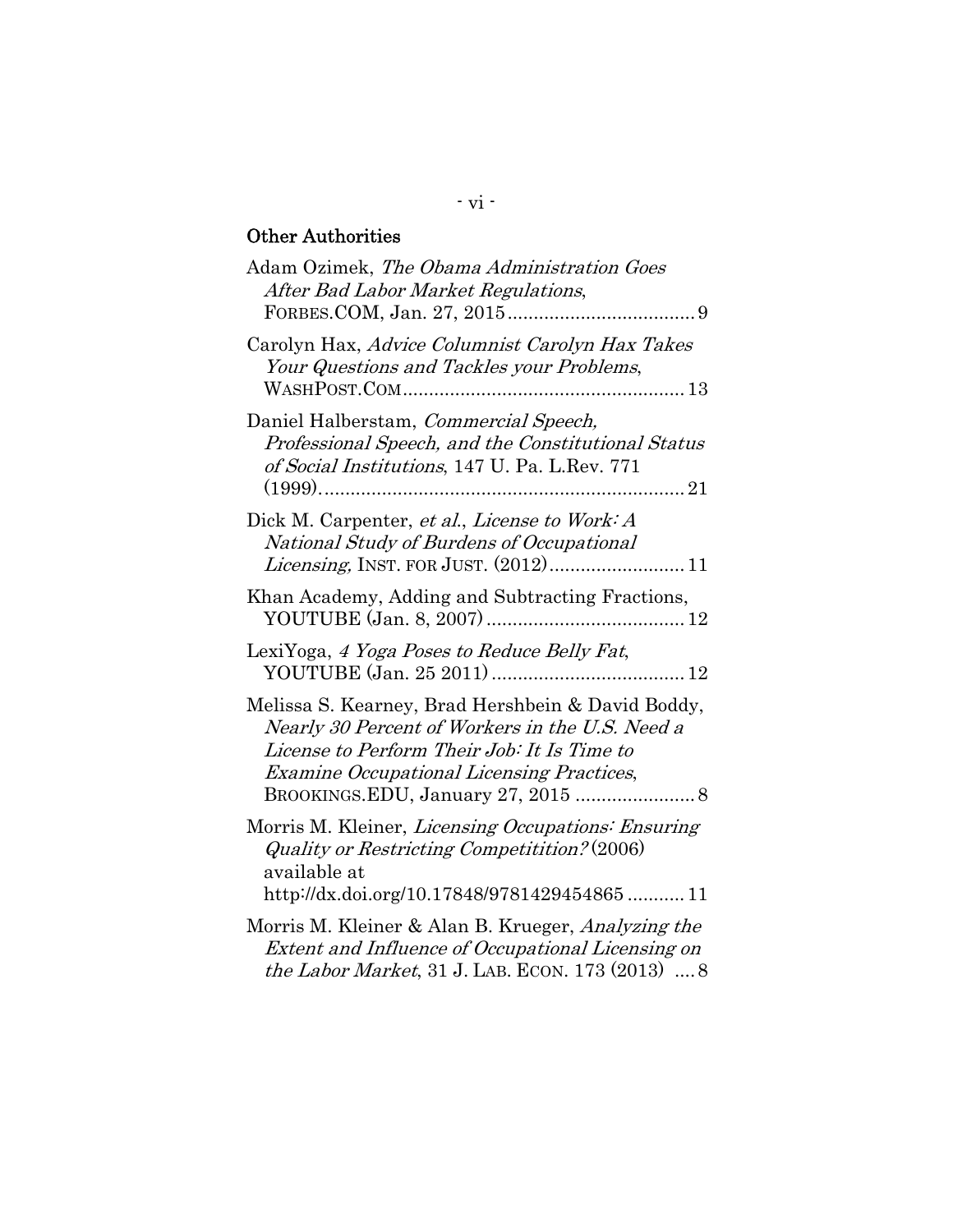# - vii -

| Morris M. Kleiner, et. al., Relaxing Occupational<br>Licensing Requirements: Analyzing Wages and<br><i>Prices for a Medical Service, NAT'L BUREAU OF</i> |
|----------------------------------------------------------------------------------------------------------------------------------------------------------|
| Randal Meyer, Licensing Requirement Reform:<br>Something We Can All Agree On, TOWNHALL.COM,                                                              |
| Rodney A. Smolla, Smolla & Nimmer on Freedom of                                                                                                          |
| Scotty Kilmer, Fixing Burning Smells on Your Car,                                                                                                        |
| The Dr. Oz Show, Frequently Asked<br>Questions (posted Sept. 7, 2011)  14                                                                                |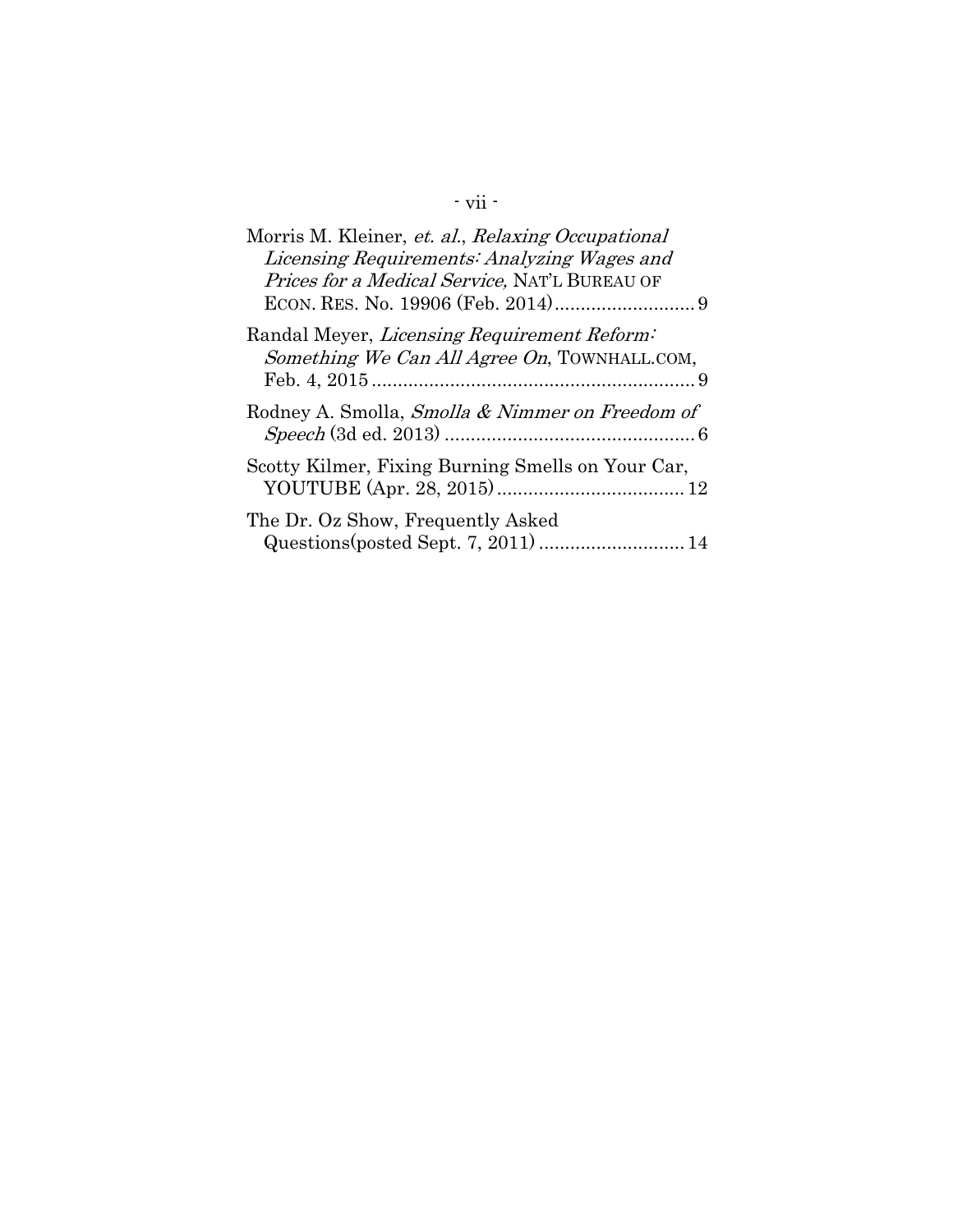### INTEREST OF THE AMICI CURIAE

 The right to free speech guaranteed by the First Amendment is critical for every American. In today's age of instant, wide-reaching communication, the efforts of government to censor speech that touches, even tangentially, on regulated occupations threatens to strip citizens of their First Amendment rights. This brief is filed on behalf of Bill Main, Tonia Edwards, John Rosemond, Steve Cooksey, and Eva Locke.<sup>1</sup> Each of the *amici* is a citizen of the United States who has suffered from government efforts – in the form of licensing regimes purporting to regulate occupational conduct – to stifle his or her speech. The *amici's* cases illustrate the real impact of occupational licensing on millions of Americans and the inconsistent manner in which lower courts have attempted to address those issues.

Tonia Edwards and Bill Main own and operate "Segs in the City," a Segway-rental and tour business with operations in Washington, D.C. and nearby cities. In Washington D.C., however, it was "illegal to talk about points of interest or the history of the city while escorting or guiding a person who paid you to do so — that is, unless you pay the

<sup>1</sup> Counsel of record for all parties received notice at least 10 days prior to the due date of the *amici curiae's* intention to file this brief and the parties have consented to the filing of this brief. In accordance with Rule 37.6, the undersigned states that no counsel for a party authored this brief in whole or in part, and no counsel or party made a monetary contribution intended to fund the preparation or submission of this brief. No person other than amici curiae or their counsel made a monetary contribution to its preparation or submission.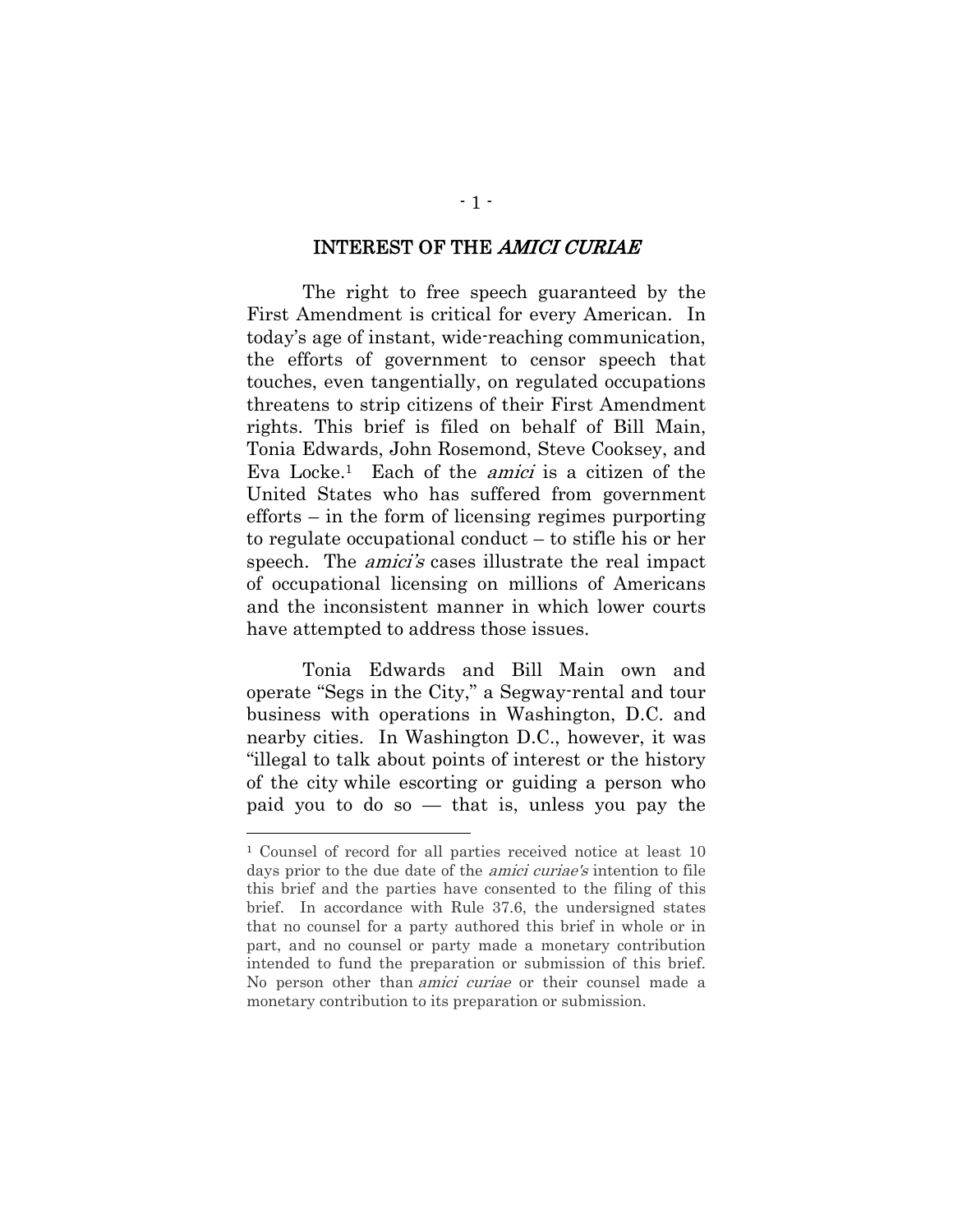government \$200 and pass a 100-question multiplechoice exam." Edwards v. District of Columbia, 755 F.3d. 996, 998 (D.C. Cir. 2014). After they challenged D.C.'s tour guide licensing scheme, the D.C. Circuit Court of Appeals held that such tour guide regulations sought to restrict speech, were not narrowly tailored to achieve their purpose, and less restrictive means existed to meet the city's goals. Id. at 998, 1008-09. The D.C. Circuit sustained the challenge to D.C.'s tour guide laws on both an asapplied and facial basis. Id. at 1009.

Eva Locke is an interior designer in Florida. Florida law requires interior designers to obtain a state license, which requires six years of interior design education and internship with a licensed designer. See Locke v. Shore, 634 F.3d 1185 (11th Cir. 2011). Practicing interior design in Florida without a license is a criminal offense. See Fla. Stat. §§ 481.223(2) and 775.082(4)(a). After Ms. Locke challenged this restraint on her right to speak, the Eleventh Circuit Court of Appeals held that Florida could constitutionally prevent Ms. Locke from speaking concerning interior design issues because the Florida licensing regime effectively applied to conduct, not speech. 634 F.3d. at 1191.

John Rosemond is a resident of North Carolina with a master's degree in psychology and is a licensed "psychological associate" in North Carolina, authorizing him to use the term "psychologist" to describe himself. Mr. Rosemond also is a nationally syndicated columnist who has written an advice column on parenting for 37 years. His weekly newspaper column on parenting appears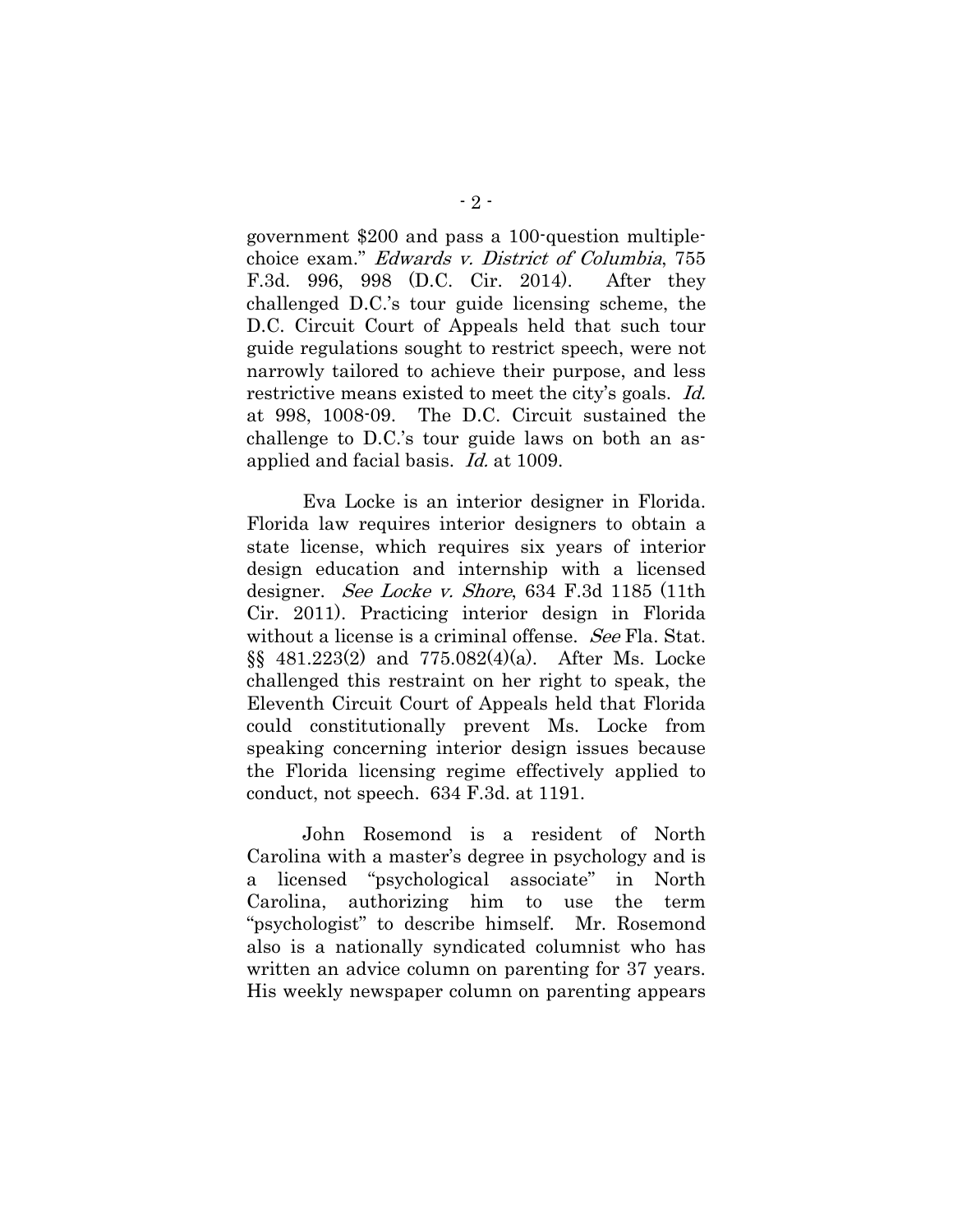in more than 200 outlets nationwide and is now the longest running column in America written by a single author. In 2013, the Kentucky Board of Examiners of Psychology ("Kentucky Board") issued a cease and desist letter demanding that Mr. Rosemond no longer describe himself as psychologist in his column and cease providing individually tailored responses to reader questions. After Mr. Rosemond filed suit in federal court to challenge the Kentucky Board's censorship effort, the Kentucky Board dropped its efforts to preclude or modify Mr. Rosemond's column.

Steve Cooksey is a North Carolina resident who had been diagnosed with Type II diabetes. After adopting a low-carbohydrate "Paleo" diet, modeled on the diet of our Stone Age ancestors, he lost 78 pounds, freed himself of medicine and doctors, and normalized his blood sugar. In December 2011, Mr. Cooksey started an advice column on his blog to answer reader questions about his struggle with Type II diabetes and his experiences with the Paleo diet. In January 2012, however, the North Carolina Board of Dietetics/Nutrition (the "North Carolina Board") informed Mr. Cooksey that he could not give readers personalized advice on diet, whether for free or for compensation, because doing so constituted the unlicensed practice of dietetics. See Cooksey v. Futrell, 721 F.3d 226, 230-31 (4th Cir. 2013). In May 2012, Mr. Cooksey brought suit challenging the North Carolina Board's effort to censor him. After the district court dismissed his complaint on standing grounds, in June 2013, the Court of Appeals for the Fourth Circuit concluded that North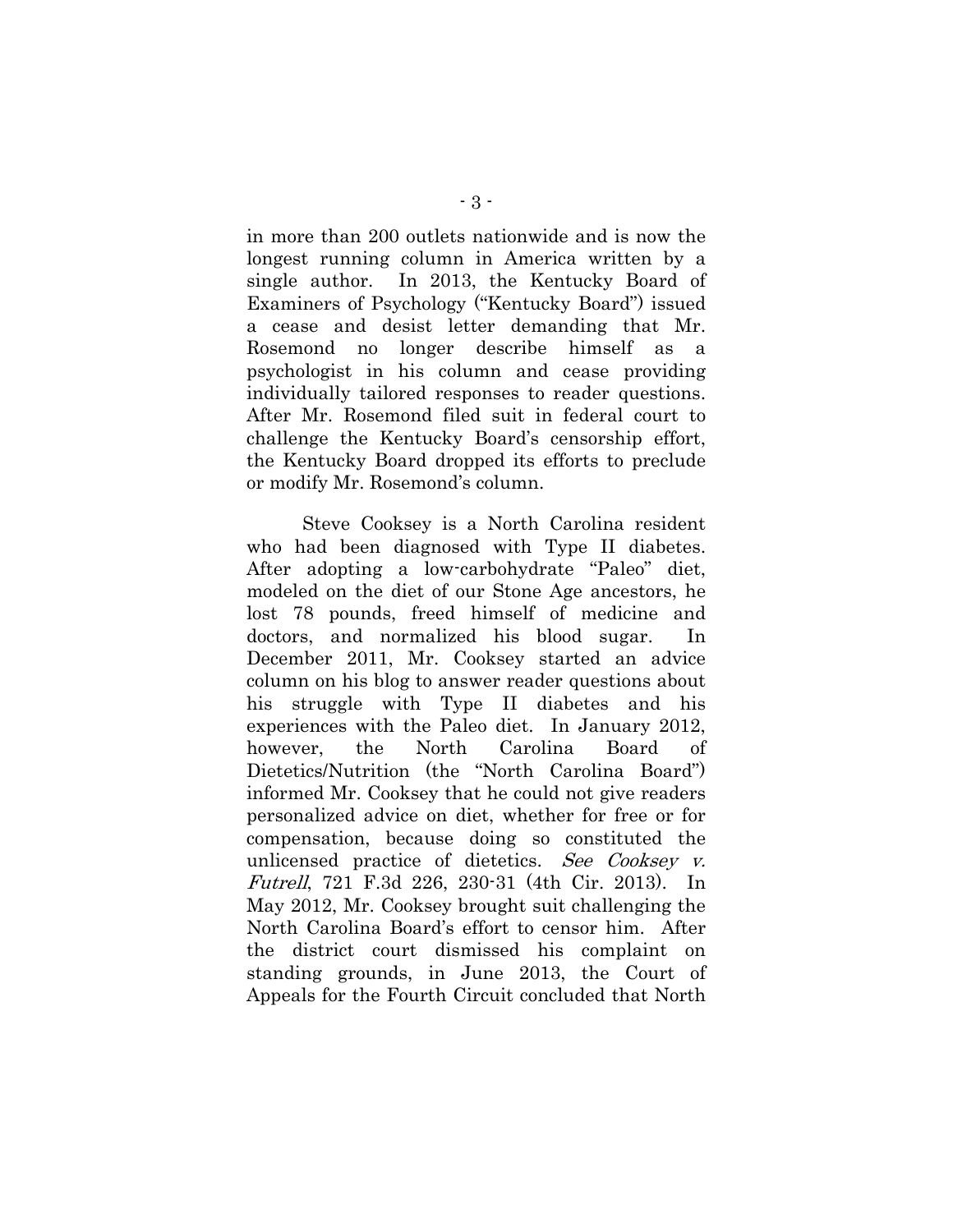Carolina's efforts to silence Mr. Cooksey presented a viable cause of action as an effort to censor his speech that must be addressed on the merits. Id. at 238-40. Following that decision, the North Carolina Board revised its rules to clarify that speech like Mr. Cooksey's did not violate the law.

#### SUMMARY OF THE ARGUMENT

The fundamental issue in this case is how courts are to evaluate statutes and regulations that restrict speech under the guise of occupational licensing. This Court previously granted certiorari in Lowe v. Sec. & Exch. Comm'n, 469 U.S. 815 (1984) to address this question, but left it unanswered. Subsequent development in the lower courts has resulted in an intractable conflict among the circuit courts as to what level of First Amendment review, if any, applies to restrictions of "occupational" speech.2 Although this case concerns medical speech in the context of Petitioner's online veterinary advice, the standard set by the Court likely will be applied to all occupational speech. Approximately one-third of all Americans now work in an occupation that requires a state license, and millions more engage in speech that might loosely relate to those licensed occupations. The state's ability to restrict such

<sup>&</sup>lt;sup>2</sup> Although *amici* use the term "occupational speech," many occupational licensing schemes are applied to individuals who are not engaged in the trade regulated by the state. Rather, they may have engaged in speech tangentially related to the regulated trade or otherwise threatened a monopoly enjoyed by the licensed occupation. Amici use the term to signify both such speech and the speech of workers actually licensed by a state.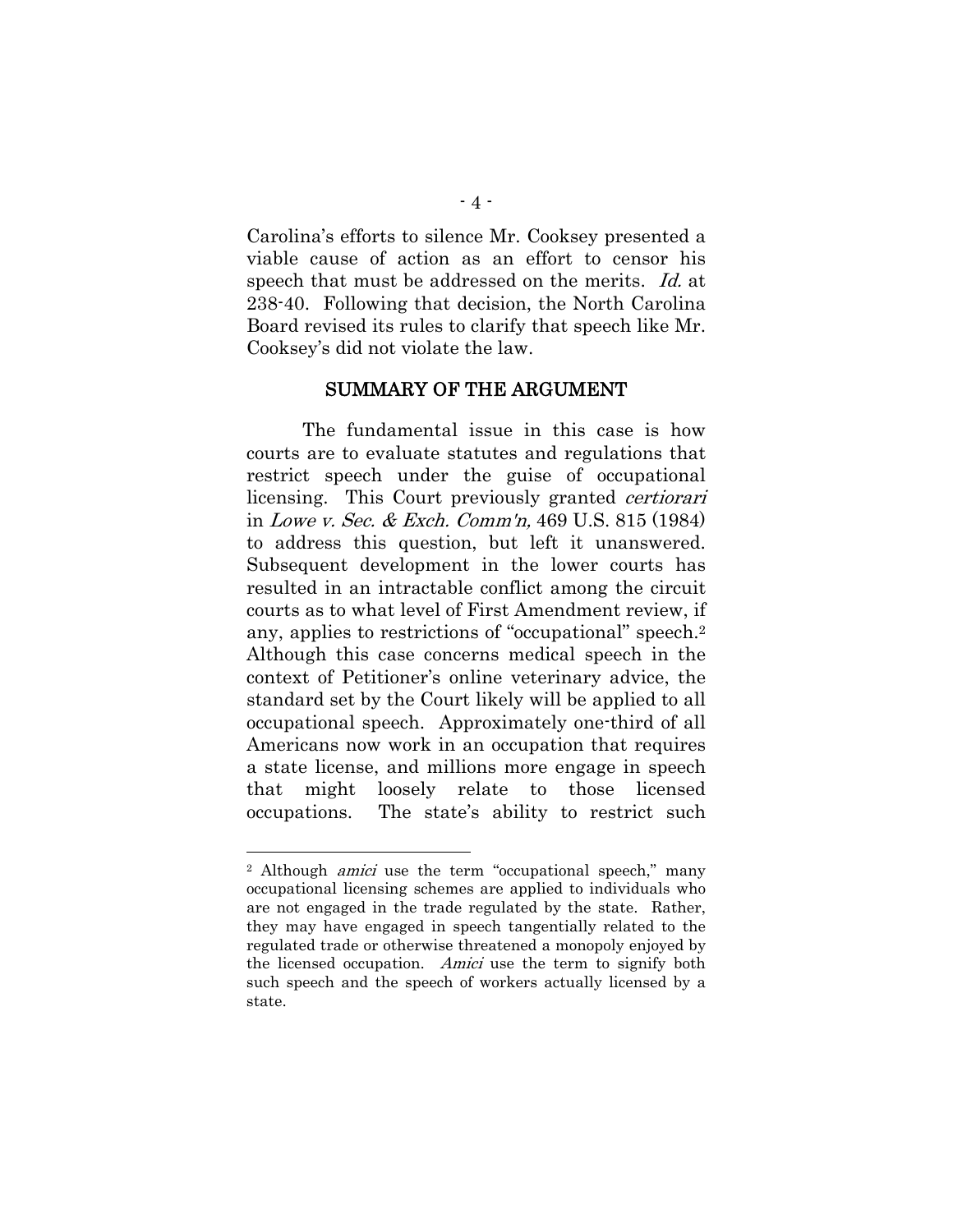speech is critical to everyone. This is especially so in the internet age of instant, free-wheeling communication. The Court's ruling will determine if States may prevent their residents from publishing an advice column, creating internet blogs concerning their diet or exercise programs, or providing travel guides or local tours.

Many lower courts are applying incorrect standards of review to evaluate speech restrictions imposed by state licensure regimes. To evade the application of strict scrutiny – or in many cases even intermediate scrutiny – those courts have attempted to craft rules from United States. v. O'Brien, 391 U.S. 367 (1968) and Justice White's concurrence in Lowe v. Sec. & Exch. Comm'n, 472 U.S. 181, 211 (1985) (White, J., concurring). These courts generally have opined that (1) occupational licensing speech restrictions deserve only rational basis review because the restrictions apply to conduct, or (2) individualized, "professional" speech is not entitled to strict First Amendment review. Those conclusions incorrectly deny strict First Amendment review to constitutionally protected speech. The Court should grant *certiorari* to clarify that speech is not conduct and that any effort to restrain occupational speech is subject to strict First Amendment scrutiny.

#### ARGUMENT

The First Amendment provides that "Congress shall make no law … abridging the freedom of speech…" U.S. Const. amend. I. In keeping with the First Amendment's essentiality to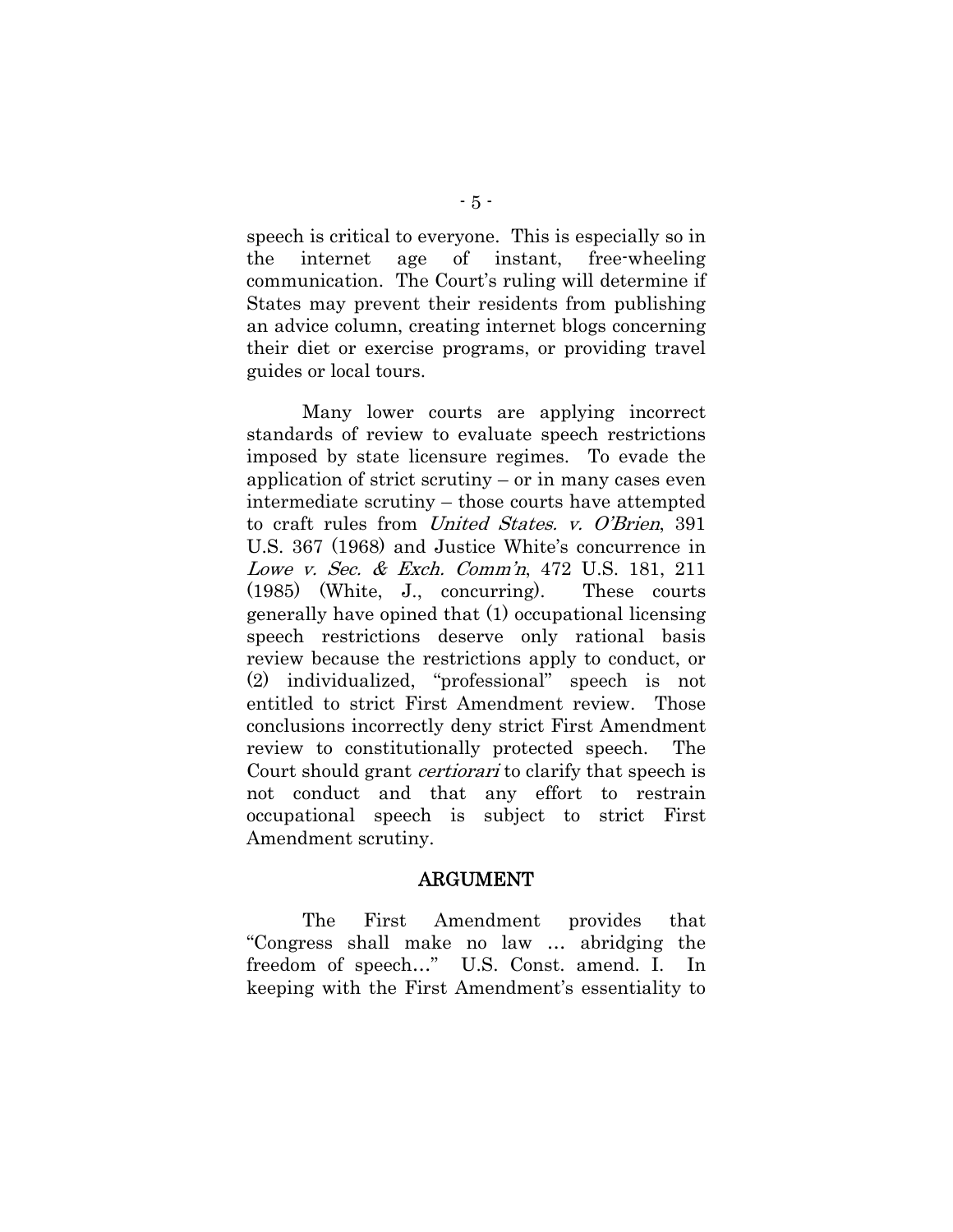Americans' freedom, this Court has emphasized repeatedly the necessity to strictly scrutinize laws impinging on the freedom of speech. See Riley v. Nat'l Fed'n of the Blind of N.C., Inc., 487 U.S. 781, 796-97 (1988) (content-based restrictions on speech subject to strict scrutiny); United States v. Playboy Entm't Group., 529 U.S. 803, 813 (2000) (same); see also Rodney A. Smolla, Smolla & Nimmer on Freedom of Speech § 2:12 at 2-14 (3d ed. 2013) ("The Court consistently refuses to adopt an absolutist position in most areas, yet it also tends to devise doctrines tailored to specific topic areas that are highly protective of freedom of speech, requiring much more than a mere `reasonable basis' for any governmental action abridging speech."). The Court has recognized the protected nature of political and commercial speech, but has left open the proper interpretive rules to address government censorship of "occupational" or "professional" speech. See, e.g., Citizens United v. Fed. Election Comm'n, 558 U.S. 310 (2010) (political speech through corporations); Sorrell v. IMS Health Inc., 131 S. Ct. 2653, 2672 (2011) (commercial speech).

Resolution of this issue is of critical importance because occupational licensing schemes apply to tens of millions of American workers and indirectly impact millions more. Moreover, the issue has resulted in conflicting lower court authority, some of which threatens to create new, easily abused exceptions to the First Amendment.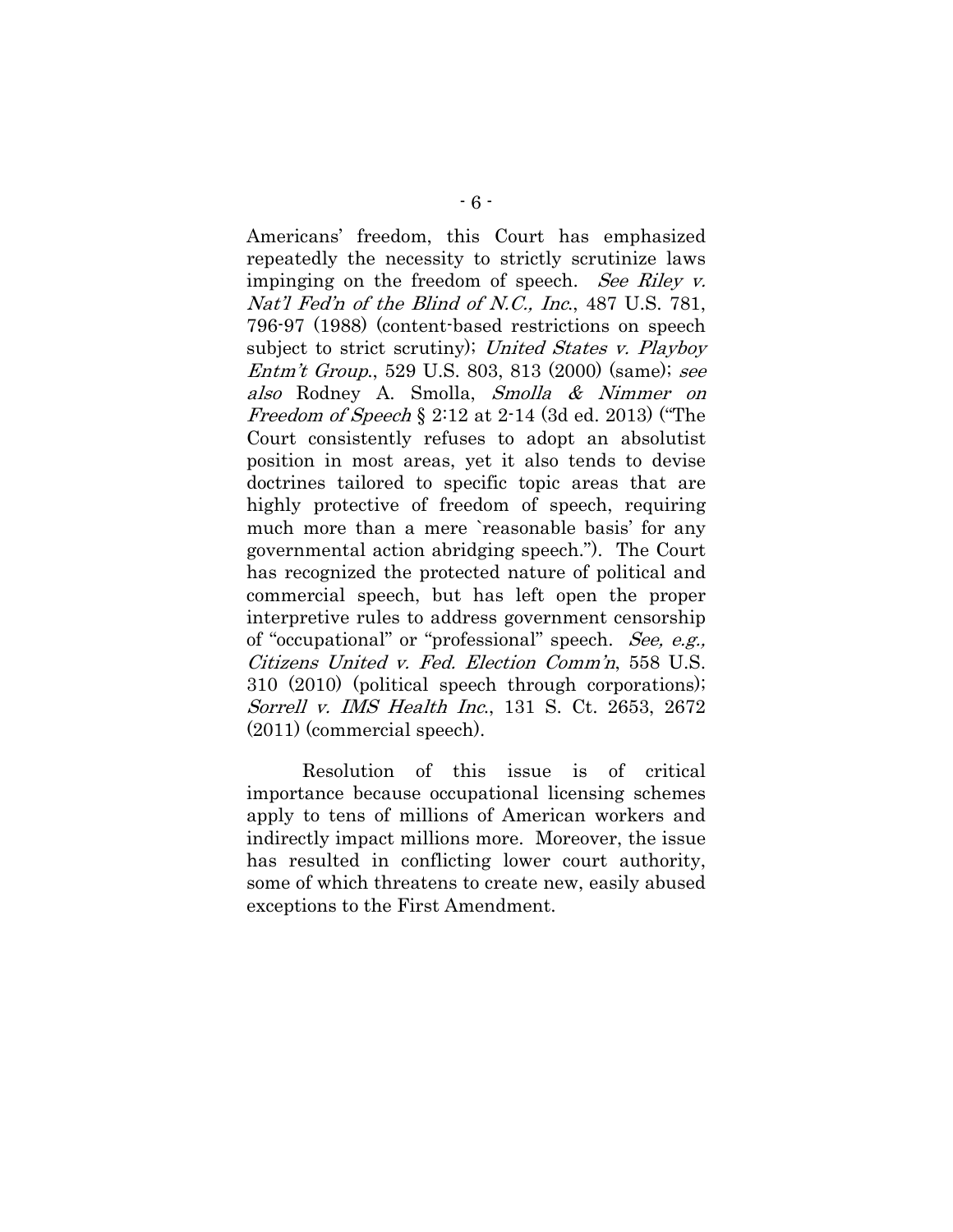#### I. This Court Previously Recognized the Importance of the Question Presented

In *Lowe v. SEC*, the Court had an opportunity to address occupational speech in the analogous context of investment advisors. 472 U.S. at 188-89 ("We granted certiorari to consider the important constitutional question whether an injunction against the publication and distribution of petitioners' newsletters is prohibited by the First Amendment.")(*citing Lowe v. SEC*, 469 U.S. 815 (1984)). In Lowe, the Court examined an injunction barring the publication of investment advice and commentary in a securities newsletter. 472 U.S. at 183. But the Court ultimately declined to reach the First Amendment issue, instead ruling that the publications at issue were permitted by an exception to the statute at issue. The important First Amendment issue in Lowe remains open and has since resulted in a split of lower court authority. See App. Br. at 6 - 16. After twenty years of conflicting development in the lower courts, the Court now has the opportunity to clarify that First Amendment scrutiny applies to occupational speech restrictions.<sup>3</sup> Only after proper clarification of that question will

<sup>3</sup> Many of the prior "professional" speech cases have involved controversial subjects. See, e.g., Pickup v. Brown, 740 F.3d 1208, 1229 (9th Cir. 2014) (sexual orientation therapy); Wollschlaeger v. Governor of Fla., 760 F.3d 1195 (11th Cir. 2014) (concerning prohibition on doctors asking their patients about gun ownership). Those cases provided a poor framework for deciding significant issues of national importance. This case, which is free from such controversial subject matter, is a more appropriate vehicle for answering the issue left unanswered in Lowe.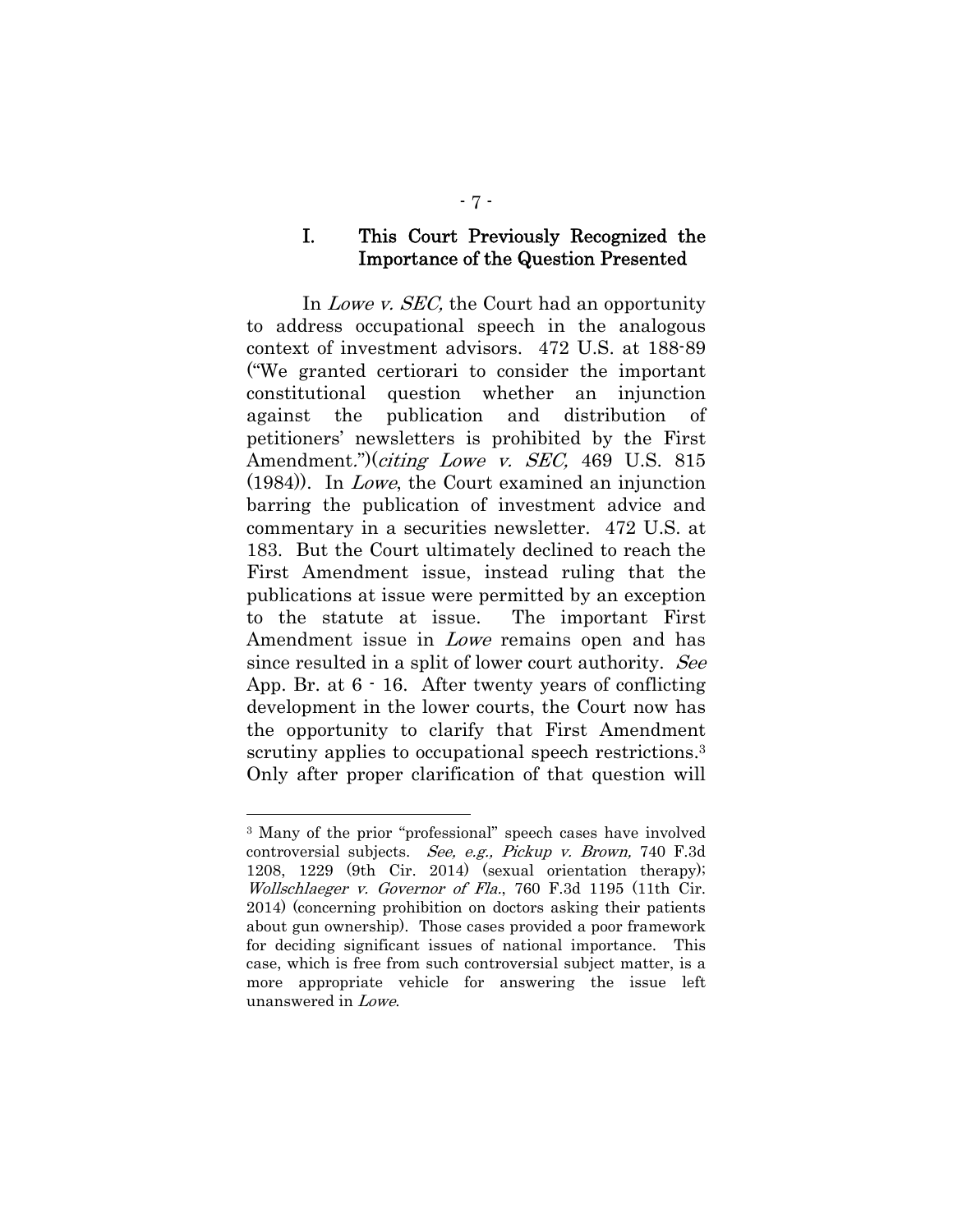the nation's courts be equipped to evaluate occupational licensing schemes that threaten the speech of millions of Americans.

## II. The Question Presented Is of Critical Importance and Broad Application

## A. Occupational Licensing Applies to Approximately One-Third Of The U.S. Population, and Impacts Everyone

Approximately thirty percent of American workers are subject to occupational licensure.4 That number is up from five percent in the 1950s and continues to grow. See Morris M. Kleiner & Alan B. Krueger, Analyzing the Extent and Influence of Occupational Licensing on the Labor Market, 31 J. LAB. ECON. 173, 175-76 (2013) ("Kleiner 2013"). Occupational licenses are not mere state-sponsored certifications signaling some level of training or competence.5 Occupational licensing regimes typically criminalize the practice or teaching of an occupation without the state-approved license. As

<sup>4</sup> Melissa S. Kearney, Brad Hershbein & David Boddy, Nearly 30 Percent of Workers in the U.S. Need a License to Perform Their Job: It Is Time to Examine Occupational Licensing Practices, BROOKINGS.EDU, Jan. 27, 2015, available at http://www.brookings.edu/blogs/up-front/posts/2015/01/26-timeto-examine-occupational-licensing-practices-kearneyhershbein-boddy.

<sup>5</sup> Many states offer certificates intended to signal competence in a chosen field. Such certification programs, however, typically are voluntary.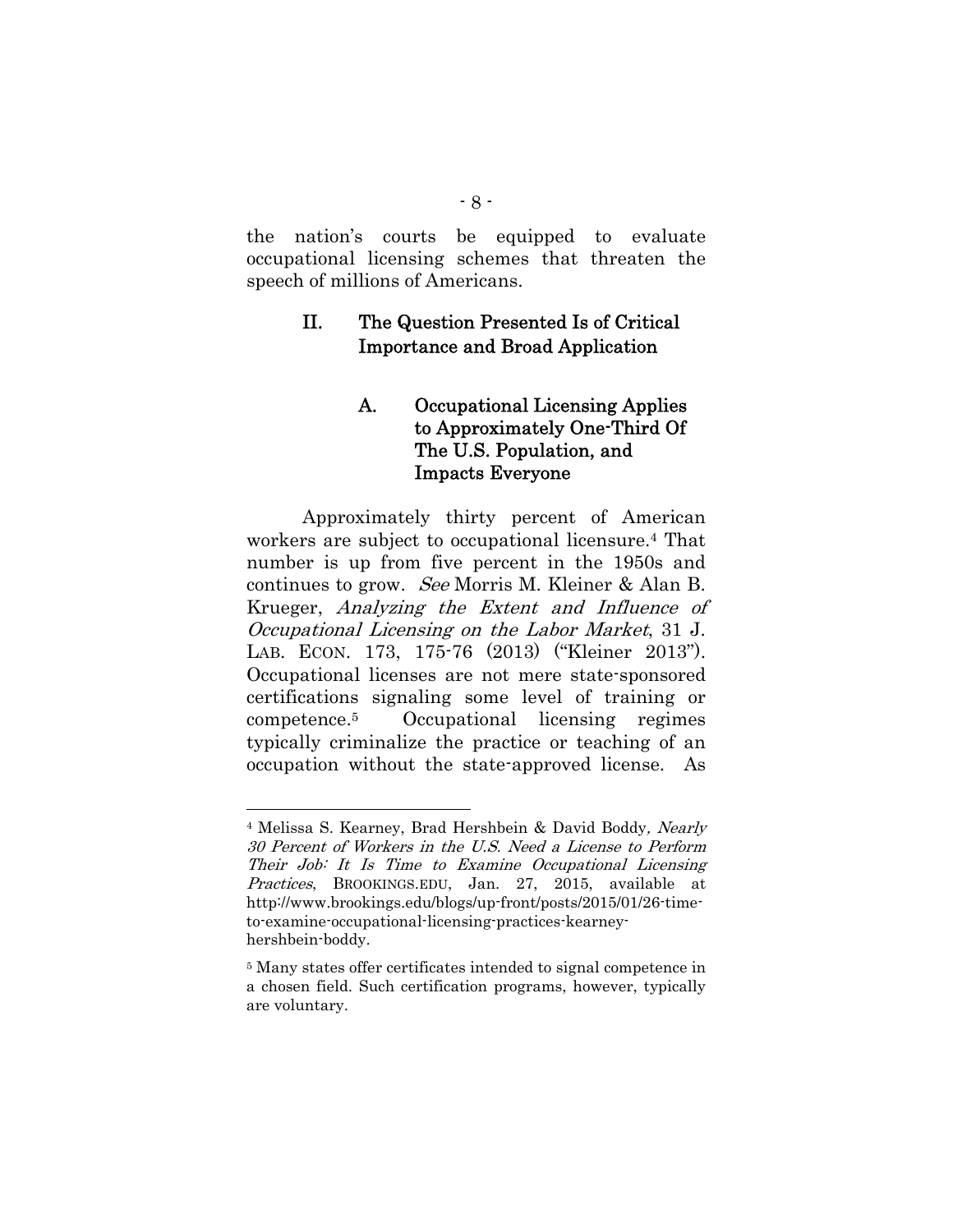such, they operate as a complete bar to the regulated occupation and, in many cases, are used to preclude speech related to the field of such occupations.

Occupational licensing is usually characterized as an exercise of a state's police power to protect the health and welfare of its citizens. But as the Court has acknowledged in other contexts, occupational licensing often is advocated by trade groups to limit competition. See, e.g., N.C. State Bd. of Dental Exam'rs v. Fed. Trade Comm'n, 135 S. Ct. 1101 (2015) (holding that state dentistry board is not immune from antitrust laws after dentists sought to exclude nondentists from the teeth whitening market). By making it more difficult to enter an occupation, licensing can affect employment in licensed occupations, wages of licensed workers, the prices for their services, and worker economic opportunity more broadly. See Kleiner 2013.6 Some studies suggest that occupational licensing has reduced employment and increased prices and wages of licensed workers more than it has improved the quality and safety of services. Id. Not surprisingly, the entry requirements for an occupational license frequently appear to have little or no correlation with any potential harm to consumer safety.<sup>7</sup> In

<sup>6</sup> See also Morris M. Kleiner, et al., Relaxing Occupational Licensing Requirements: Analyzing Wages and Prices for a Medical Service, NAT'L BUREAU OF ECON. RES. No. 19906 (Feb. 2014).

<sup>7</sup> The inefficiency of occupational licensing has become an issue of bipartisan concern. See Randal Meyer, Licensing Requirement Reform: Something We Can All Agree On, TOWNHALL.COM (Feb. 2015); Adam Ozimek, The Obama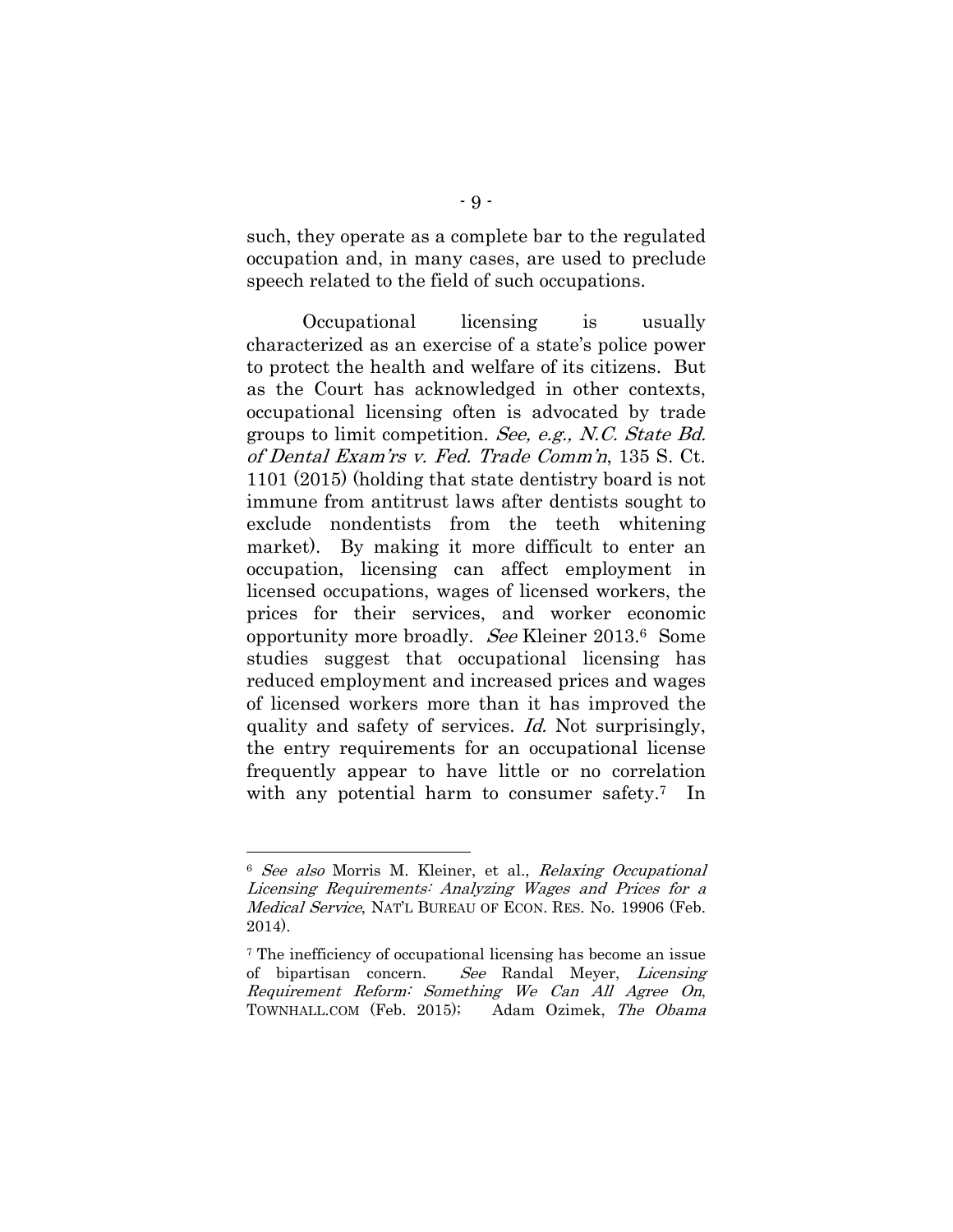many states, interior designers, barbers, cosmetologists, and manicurists all face greater average licensing requirements than do emergency medical technicians.8

Although most commonly understood and encountered in the professional context, occupational licensing has a significant bearing on workers of all skill levels, and extends far beyond the occupations of doctors and lawyers. Today, occupational licensing has expanded to include investment advisors, emergency medical technicians, bartenders, auctioneers, security guards, tour guides, mechanics, nail technicians, fortune tellers, cosmetologists, personal/athletic trainers, and, in one state, florists.9 In total, one or more states

Administration Goes After Bad Labor Market Regulations, FORBES.COM, Jan. 27, 2015.

<sup>8</sup> See supra note 4.

<sup>9</sup> See, e.g., Alabama Athletic Trainers Licensure Act, Ala. Code § 34-40-2 (LexisNexis 1993) (defining "athletic trainer" as "a person licensed by the Alabama Board of Athletic Trainers"); Alaska Stat. § 18.08.082 (2010) (providing for the regulation of training and requirements for emergency medical technicians); La. Rev. Stat. Ann. § 3:3804 (2008) (providing for the regulation of retail florists); Maine Uniform Securities Act, Me. Rev. Stat. tit. 32 § 16403 (2005) ("It is unlawful for a person to transact business in this State as an investment advisor unless the person is licensed under this chapter as an investment advisor"); Mass. Ann. Laws ch. 140, § 185I (LexisNexis 1981) (stating that "no person shall tell fortunes for money unless a license therefor has been issued by the local licensing authority"); Motor Vehicle Service and Repair Act, Mich. Comp. Laws § 257.1305 (LexisNexis 1975) (stating that "a person shall not engage in the business or activity of a specialty or master mechanic unless the person is certified pursuant to this act"); Barbers and Cosmetologists Act, N.M. Stat. Ann. § 61-17A-5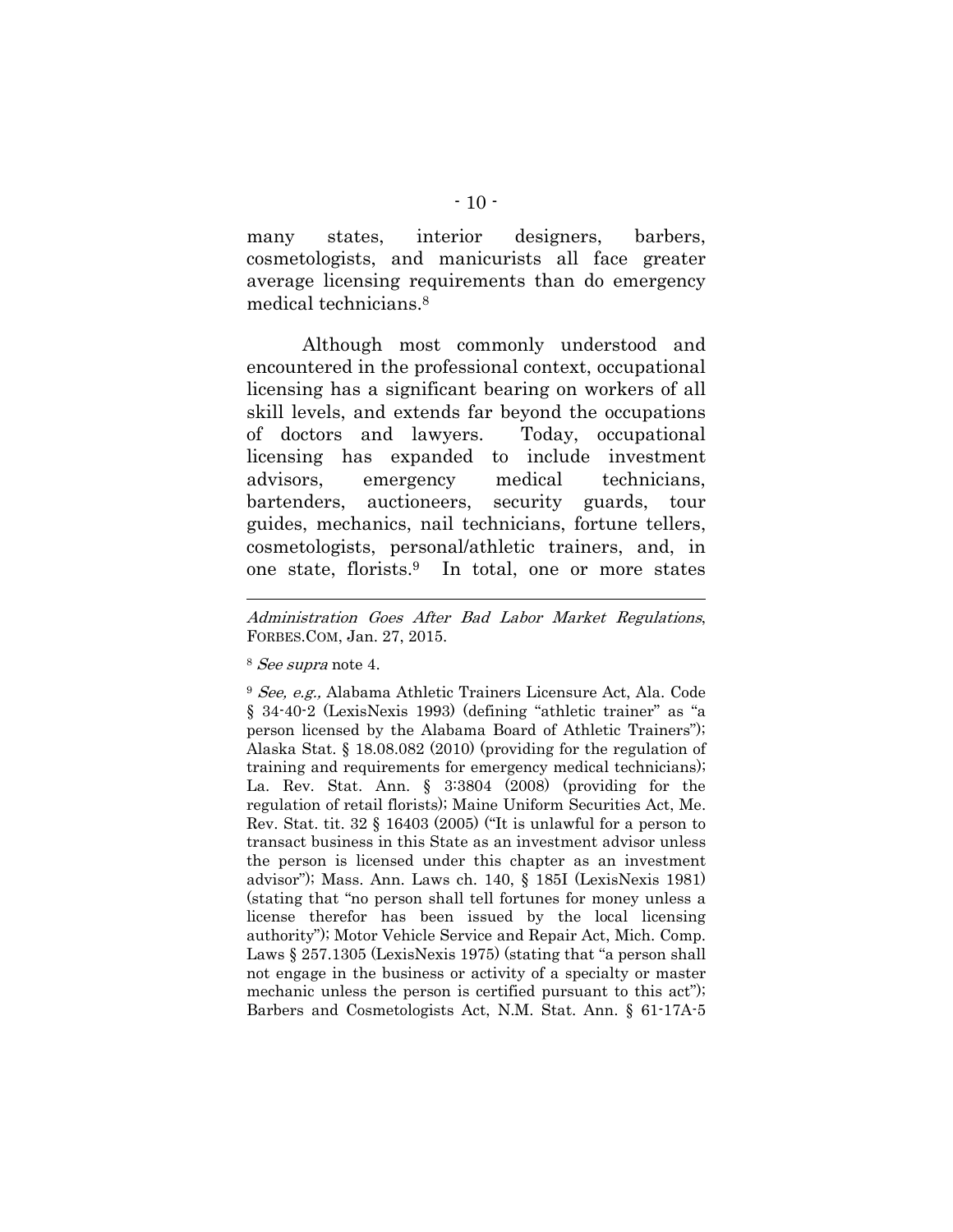require a license to engage in over 800 professions, including at least 102 low-wage, non-professional occupations.10 Virtually every American is affected by these licensure regimes.

### B. The Internet Has Changed How We Communicate

The proliferation of occupational licensing has coincided with the growth of the internet and an explosion of citizen speech having instant, worldwide reach. See, e.g., Citizens United, 558 U.S. at 315 (discussing the impact of "rapid changes in technology" and "the creative dynamic inherent in the concept of free expression"). As a result, occupational licensing requirements potentially apply to millions of people, many of whom will be

<sup>(</sup>LexisNexis 2013) (making it illegal to practice as a barber, cosmetologist, manicurist-pedicurist, esthetician or electrologist without a license); NYC Admin. Code § 20-243 (2009), available at

http://www.nyc.gov/html/dca/downloads/pdf/sightseeing\_guide\_l aw\_rules.pdf (making it unlawful "for any person to act as a guide without a license therefor from the commissioner"); Tex. Occ. Code § 1702.102 (2007) (requiring security services contractors to be licensed); Va. Code Ann. § 54.1-603 (2010) (stating that "no person or firm shall sell at auction without being licensed by the Board"); Liquor Control Act, Wash. Rev. Code § 66.20.310 (2014) (requiring a permit for alcohol servers at retail licensed premises).

<sup>&</sup>lt;sup>10</sup> Morris M. Kleiner, *Licensing Occupations: Ensuring Quality* or Restricting Competition? (2006) available at http://dx.doi.org/10.17848/9781429454865; Dick M. Carpenter, et. al, License to Work: A National Study of Burdens of Occupational Licensing, INST. FOR JUST. (2012), available at https://www.ij.org/licensetowork.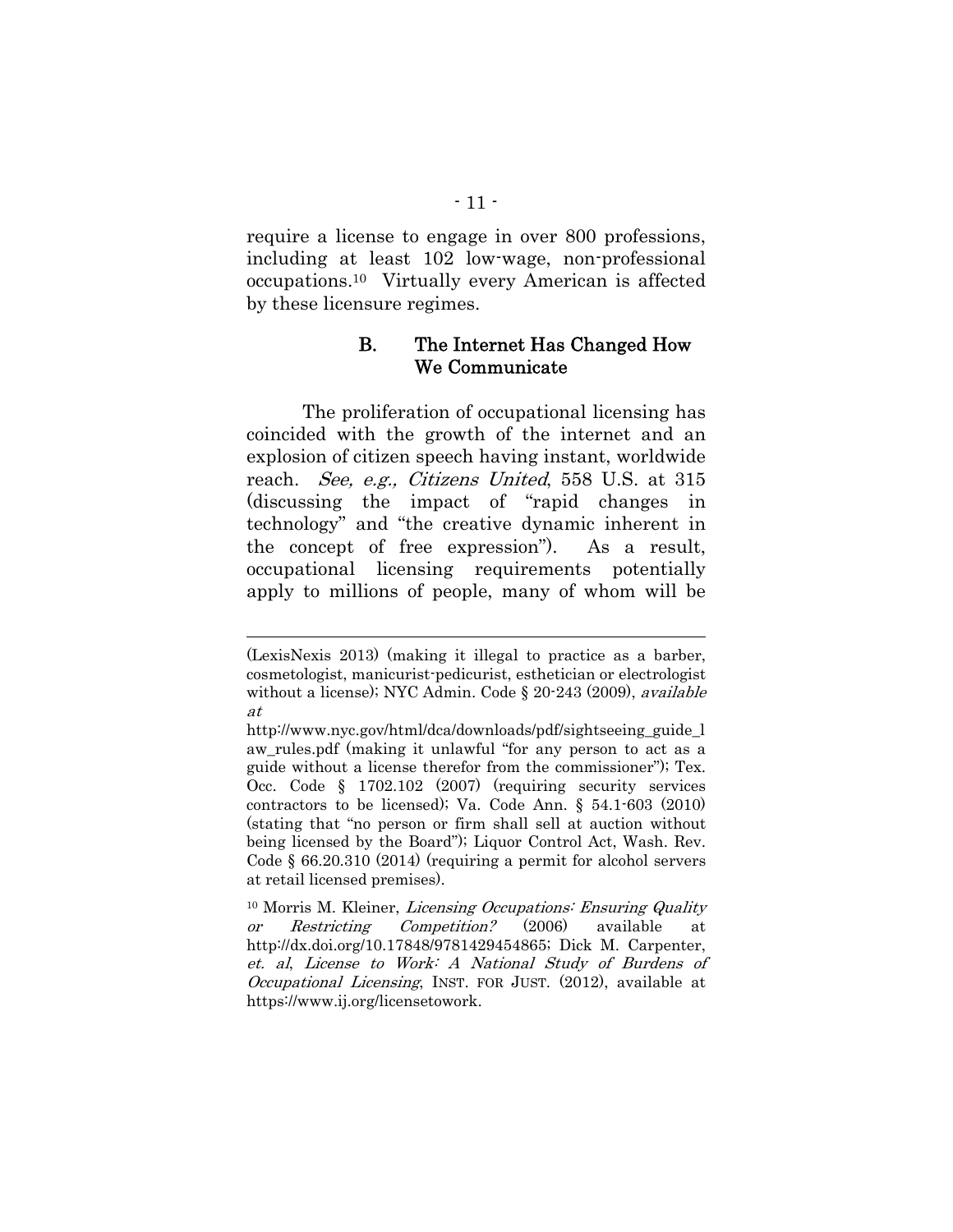unaware that their speech could subject them to criminal sanctions in states where their advice might be read or viewed. As shown by the *amici's* individual circumstances, conflict between regulators and citizens exercising their rights to speak are occurring on an increasing basis. It is critical, therefore, that both the public and the thousands of licensing bodies understand when occupational licensing restrictions trigger First Amendment scrutiny.

Because many licensed occupations touch on activities engaged in and discussed on a daily basis by normal Americans (including parenting, relationships, diet, law, and health), conflict is inevitable. Today, like Mr. Rosemond and his syndicated column, persons engaged in pure speech may find themselves subjected to licensing requirements or criminal penalties in states that they have never physically entered. Individuals from around the world regularly communicate through email, blogs, online forums, instant messaging, twitter, YouTube and myriad other forms of internet communications. One need spend only a few minutes on YouTube to find thousands of hours of videos dedicated to teaching math, auto repair, diet, parenting, mental health, personal training, psychology, travel guides, or medical advice.11 Each

l  $11$  See, *e.g.*, Khan Academy, *Adding and Subtracting Fractions*, YOUTUBE (Jan. 8, 2007), https://www.youtube.com/watch?v=52ZlXsFJULI (teaching math calculations); LexiYoga, 4 Yoga Poses to Reduce Belly  $Fat$ , YOUTUBE  $(Jan. 25$  2011), https://www.youtube.com/watch?v=VTJHsQWNRrg (providing personal training advice); Scotty Kilmer, Fixing Burning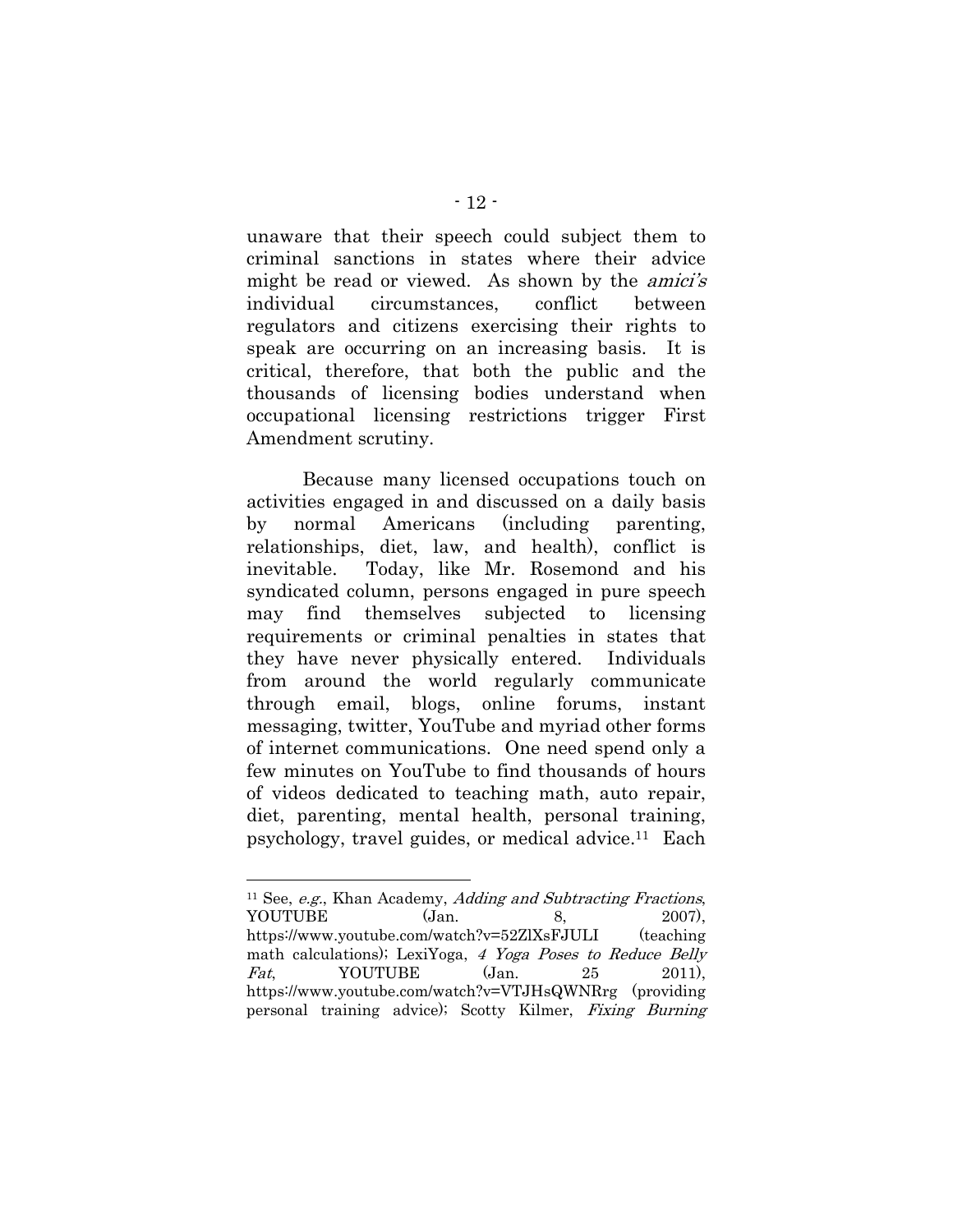of these fields involve an occupation regulated in at least one (and often every) state. In many instances, the dissemination of such videos could be construed to violate occupational licensing requirements.

Most occupational licensing cases begin simply: a licensed stakeholder reports someone to a regulatory authority, usually because they dislike something that was said. This is exactly what happened to two of the *amici*. Shortly after he spoke at a nutritional seminar for diabetics at a local church, Mr. Cooksey received threatening letters from the North Carolina Board informing him he was under investigation and demanding that he alter his website. 721 F.3d at 231. Mr. Rosemond, whose syndicated column was published in three Kentucky newspapers, received cease and desist letters from the Kentucky Board after a local psychologist complained about statements in one of his columns. Kentucky's effort to restrict Mr. Rosemond's speech could just as easily have been targeted against Washington Post advice columnist Carolyn Hax<sup>12</sup>, television star Mehmet  $Oz^{13}$ , or any

l

http://www.washingtonpost.com/pb/people/carolyn-hax/.

Smells on Your Car, YOUTUBE (Apr. 28, 2015), https://www.youtube.com/watch?v=jw0Z3djwWgg (giving auto repair advice).

<sup>&</sup>lt;sup>12</sup> "Carolyn Hax" is a syndicated, *Washington Post* advice column that originated in 1997 in which the author dispenses advice to readers concerning marital, mental health, and relationship issues. Many of the columns are today derived from live internet "chats" and focus on specific reader questions. See Carolyn Hax, Advice Columnist Carolyn Hax Takes Your Questions and Tackles Your Problems, WASHPOST.COM,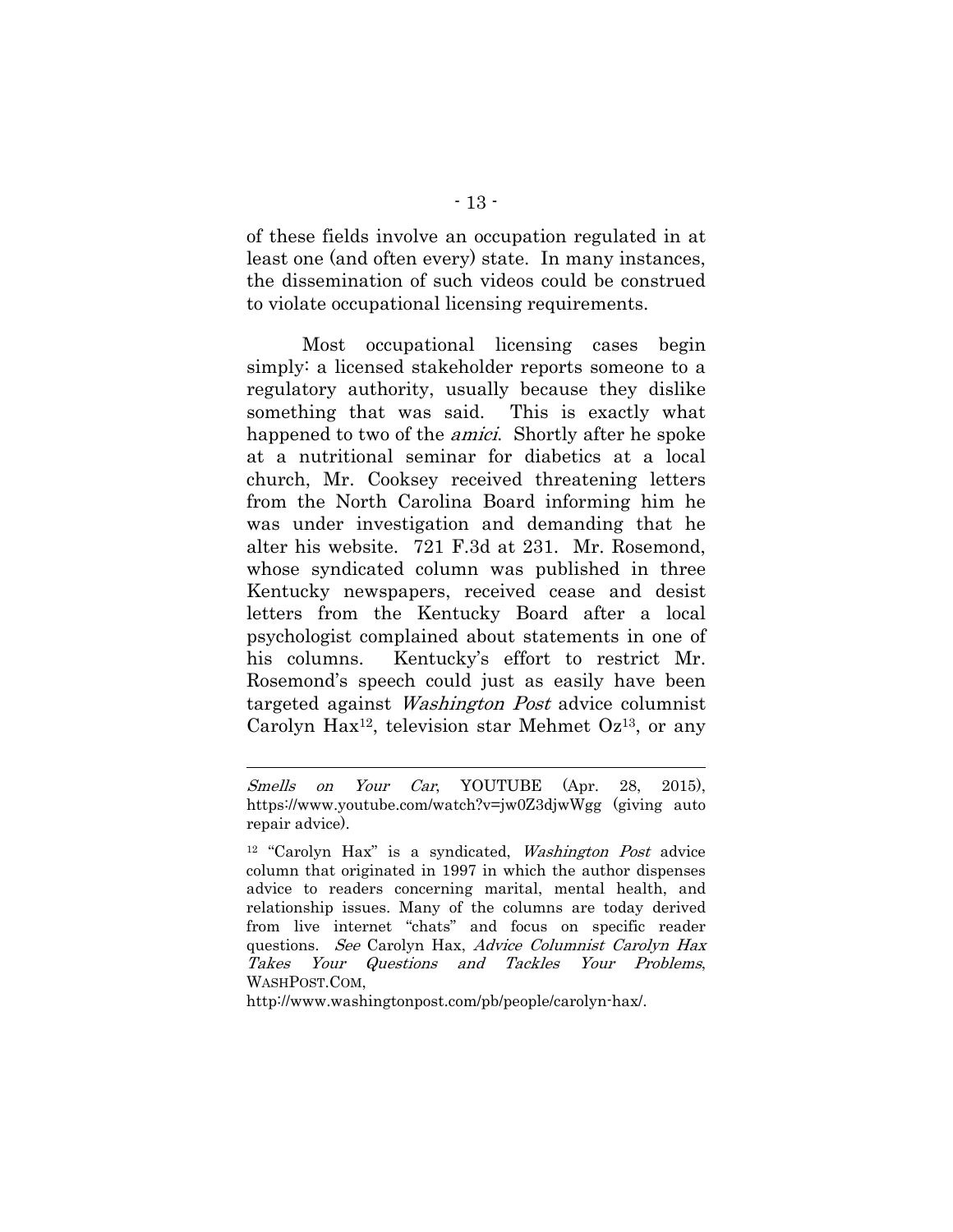other radio, television, or internet speaker. First Amendment jurisprudence should reflect the modern realities of freewheeling, widespread communications by strictly scrutinizing restrictions of occupational speech.

## III. Resolution of the Question Presented Is Critical Because Lower Courts Are Applying Incorrect and Inconsistent Rules

This Court consistently has held that speakers need not obtain a license to speak. If Dr. Hines' internet advice were viewed simply as speech, Texas' attempt to prevent him from speaking on his website or through email likely would be found to violate the First Amendment. *Riley v. Nat'l Fed'n of the Blind* of N.C., Inc., 487 U.S. 781, 802 (1988). Whether speech that is alleged to be subject to occupational licensing is reviewed as speech results in dramatically different outcomes. Although engaged in the exact same type of speech, amici Edwards and Main remain free to conduct their Segway tour business; while Candance Kagan is barred from conducting tours in New Orleans, with or without Segways. Cf. Kagan v. City of New Orleans, 753 F.3d 560, 561 (5th Cir. 2014) and Edwards v. District of Columbia, 755 F.3d. at 998. Like the District of Columbia, New Orleans required tour guides to

<sup>13</sup> Mehmet Oz is a heart surgeon who hosts a "health-centric" television series, The Dr. Oz Show. The Dr. Oz Show disclaims any doctor-patient relationship and asserts that it is not providing medical advice. See The Dr. Oz Show, Frequently Asked Questions, http://www.doctoroz.com/frequently-askedquestions (posted on Sept. 7, 2011).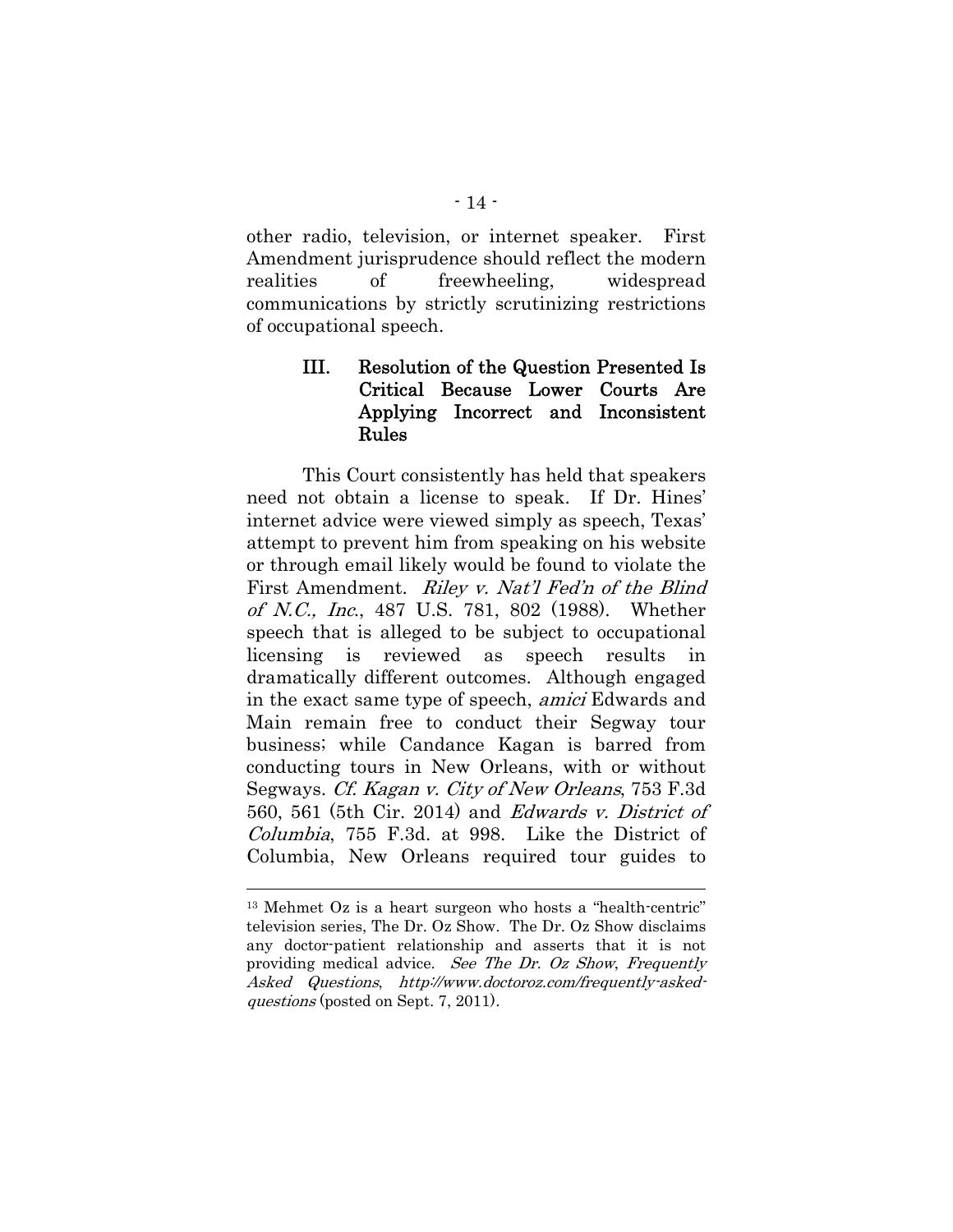obtain a license "to charge for tours to 'the City's points of interest and/or historic buildings, parks or sites, for the purpose of explaining, describing or generally relating the facts of importance thereto.'" Kagan v. City of New Orleans, 753 F.3d 560 at 561. Unlike the D.C. Circuit, however, the Fifth Circuit refused to apply First Amendment scrutiny to the New Orleans tour guide licensing scheme and upheld this barrier and precondition to Ms. Kagan's speech.

The Fifth Circuit held below that Dr. Hines' speech was subject to a lower level of scrutiny as "professional" speech. App. at 23. In rejecting the strict scrutiny otherwise applied by this Court to restrictions on speech, the Fifth Circuit held that restrictions on "professional" speech need be only "reasonable." Id. In doing so, it followed a Ninth Circuit case that held that professional speech is not really speech, but conduct. App. at 20-23 (citing Pickup v. Brown, 728 F.3d 1042, 1055 (9th Cir. 2013)). The Fifth Circuit thus adopted one of the two methods in which lower courts have attempted to carve a new exception to the First Amendment: (1) reclassifying speech as conduct, and (2) treating one-to-one speech as unworthy of Constitutional protection. The Court should resolve the split of authority and clarify that all occupational *speech* restrictions require strict First Amendment scrutiny.

### A. The Court Should Clarify That Speech Is Not Conduct

Some courts have argued that speech in a regulated occupation is not speech, but conduct. See,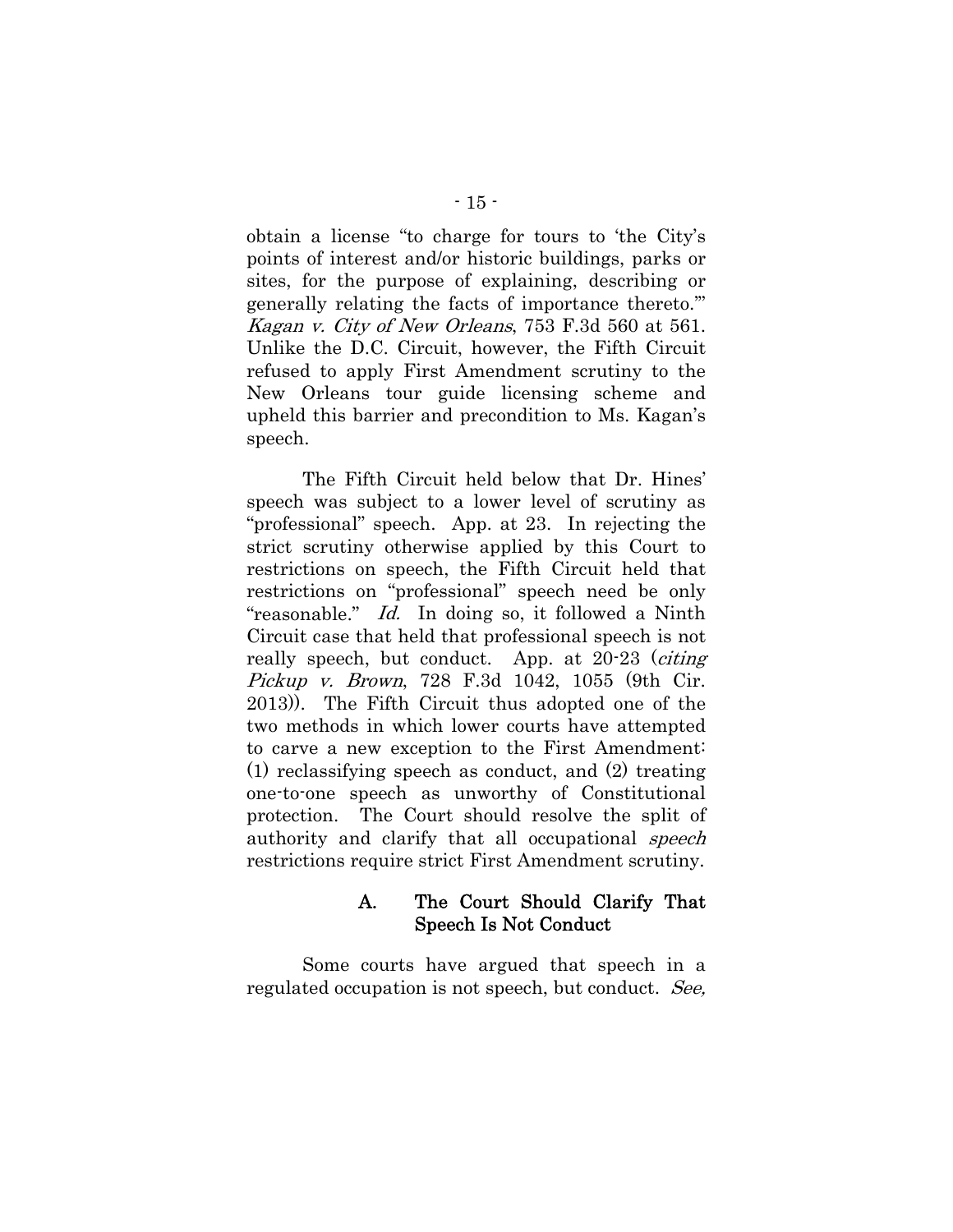e.g., Pickup v. Brown, 740 F.3d 1208, 1229 (9th Cir. 2014) (holding that the psychotherapy in question was not merely medical advice, but was instead treatment); Locke v. Shore, 634 F.3d 1185, 1191 (11th Cir. 2011) (holding that interior designer licensure "does not implicate constitutionally protected activity under the First Amendment").14 These courts generally point to United States v. O'Brien to justify this distinction. United States v. O'Brien, 391 U.S. 367 (1968).

In *O'Brien*, the Court considered whether a protestor's burning of his draft card was protected "speech" under the First Amendment or "conduct" prohibited by the Universal Military Training and Service Act of 1948 (the "UMTSA"). Id. at 376-77, 382. In determining that the UMTSA properly regulated conduct, with only incidental impact on speech, the Court opined "that when 'speech' and 'nonspeech' elements are combined in the same course of conduct, a sufficiently important governmental interest in regulating the nonspeech element can justify incidental limitations on First Amendment freedoms." Id. (internal citations omitted).

The Court has since emphasized, however, that distinguishing between "regulation of speech" and "regulation of conduct" is a practical inquiry that cannot be divorced from the underlying action. If the purported "conduct" that triggers punishment

<sup>14</sup> These decisions are in direct conflict with the Third Circuit and the inconsistent positions in the Eighth, Ninth and D.C. Circuits. *See* App. Br. at  $6 - 17$ .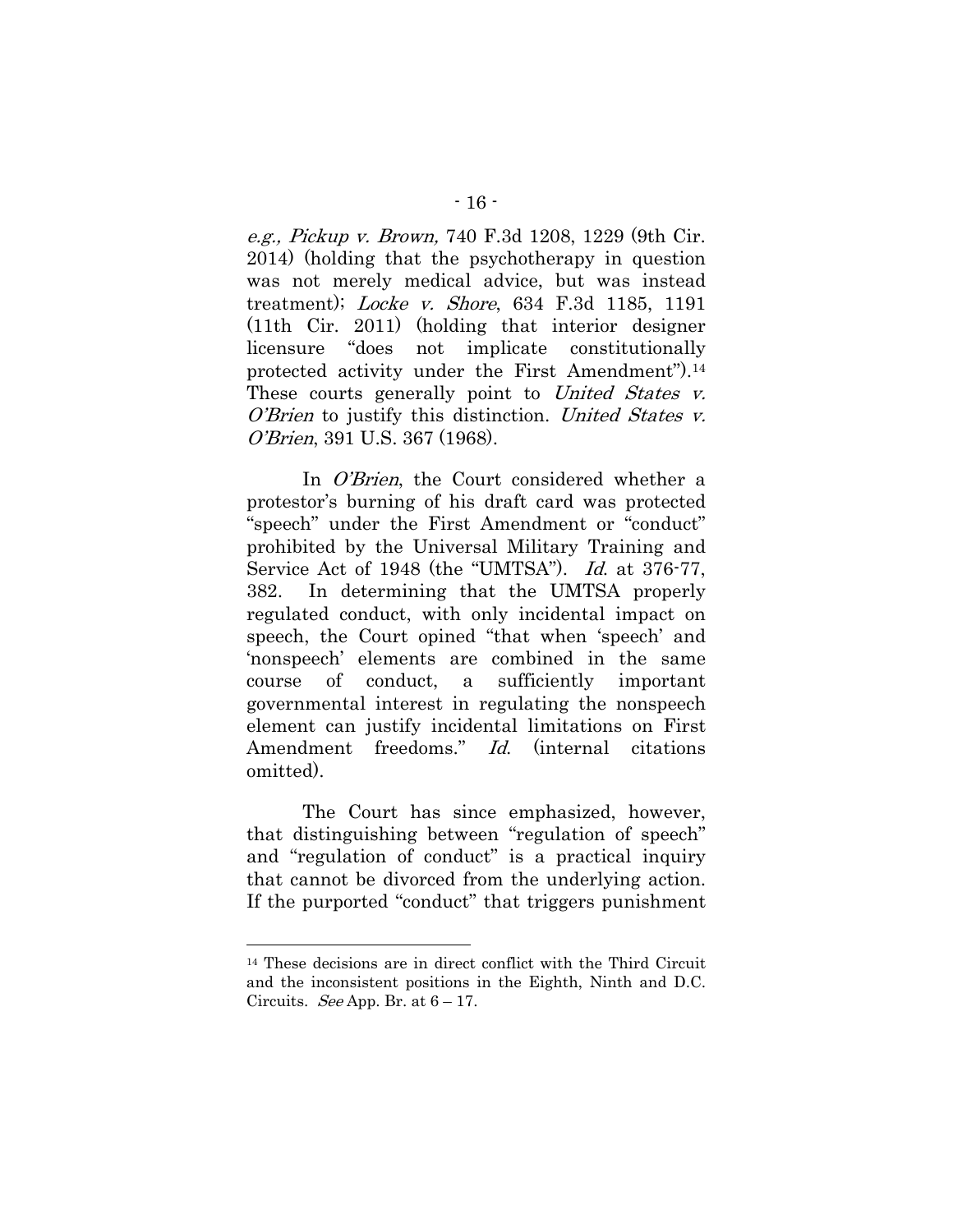under a law involves communicating a message, then the law is a regulation of speech and must be analyzed as one. See generally Holder v. Humanitarian Law Project, 561 U.S. 1, 27 (2010) (holding that the provision of material support by means of speech could not be considered solely conduct).

In 2010, in Holder v. Humanitarian Law *Project*, the Court considered whether an activity most easily characterized as counseling violated federal law prohibiting "material support" to terrorist organizations. Id. (discussing 18 U.S.C.  $\S$  $2339A(b)(1)$   $(2012)$ . In determining the proper standard of review, the Court examined whether the provision of "material support" to particular groups in the form of speech was conduct or speech. Id. The government argued that the statute barred only conduct, but the Court concluded that the government was "wrong that the only thing actually at issue . . . [was] conduct" and, thus, incorrect in arguing that intermediate scrutiny was the appropriate standard of review. Id. at 27. Instead, the Court concluded that an activity consisting of speaking and writing is expressive and, therefore, more demanding scrutiny must be applied. *Id.* at 28. In other words, the question is not whether a law, in the abstract, is aimed at "speech" or "conduct." The Court specifically rejected the application of the intermediate test it promulgated in  $O'Brien$ , which applies only to "regulations of noncommunicative conduct." Id. The inquiry is whether the law's application to a particular individual is triggered by what that individual *says* instead of simply what that individual does. See also Cohen v. California,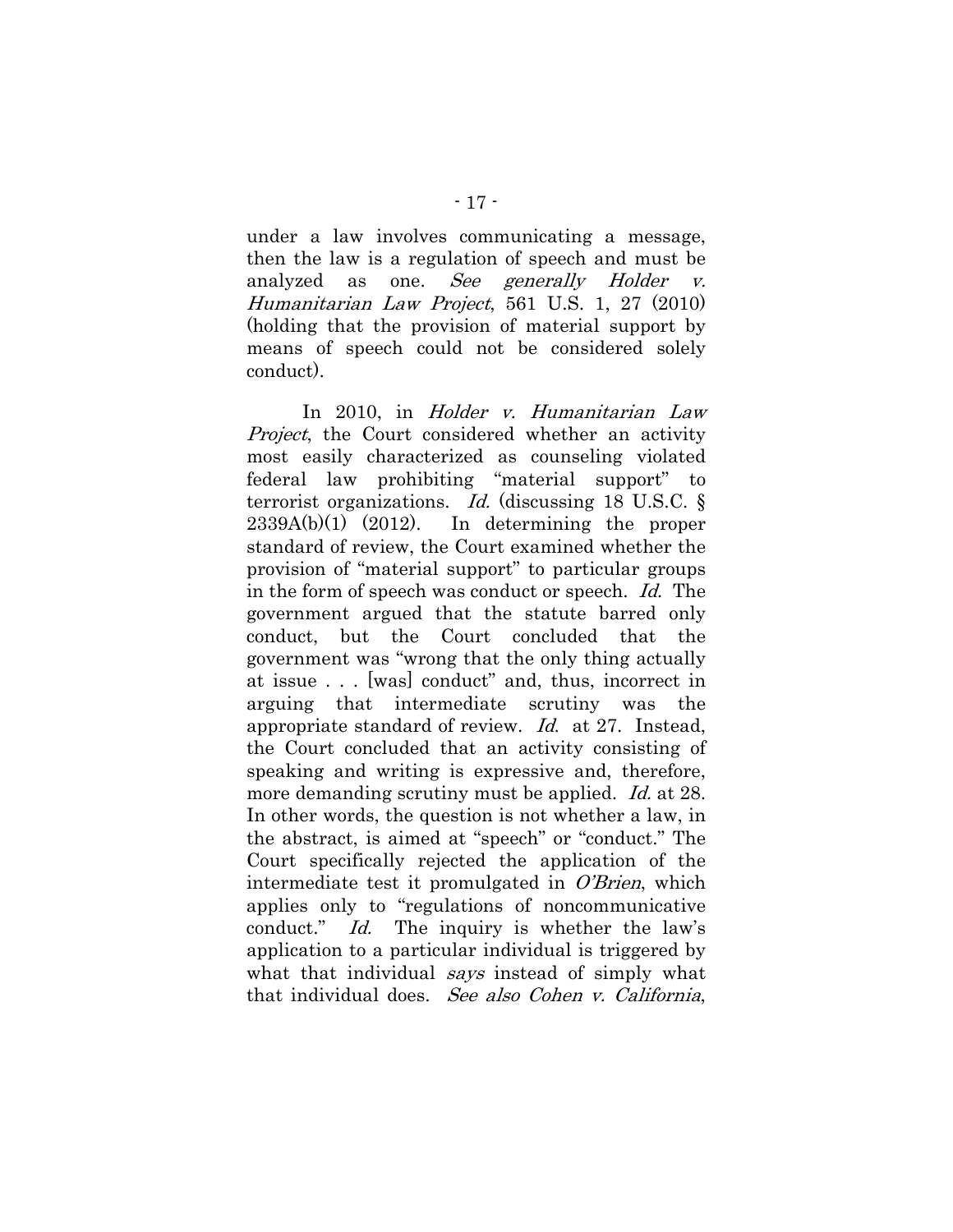403 U.S. 15 (1971) (generally applicable statute nonetheless subject to strict scrutiny where implicated as a result of defendant's speech).

As recently noted by the Third Circuit, if a state may restrict speech by labeling it as conduct, states will have nearly unfettered ability to impose prior restraints on speech. See King v. Governor of N.J., 767 F.3d 216, 228 (3d Cir. 2014) ("[T]he enterprise of labeling certain verbal or written communications speech and others 'conduct' is unprincipled and susceptible to manipulation."). As the Third Circuit concluded, "speech is speech, and it must be analyzed as such for purposes of the First Amendment." *Id.* at 229.

This case provides an appropriate vehicle for clarifying the confusion caused by erroneous interpretations of O'Brien and Justice White's concurrence in *Lowe*. Unlike in *O'Brien*, Dr. Hines did not burn his veterinary degree or engage in any non-communicative conduct whatsoever. Like the amici, Dr. Hines engaged only in speech, largely through email and other internet communications.15 Even if the Texas legislature intended to regulate only conduct, its veterinary licensing law is being applied to bar speech. In such circumstances, strict First Amendment review should be necessary.

<sup>15</sup> Thus, this case also is analogous to the case of Ms. Edwards and Mr. Main (amici herein) in Edwards v. District of Columbia., 755 F.3d 996 (D.C. Cir. 2014). Although D.C.'s tour guide license requirement made no reference to the content of a tour guide's speech, the law was triggered by *amici's* speech, as shown by both the text and the practical operation of the requirement.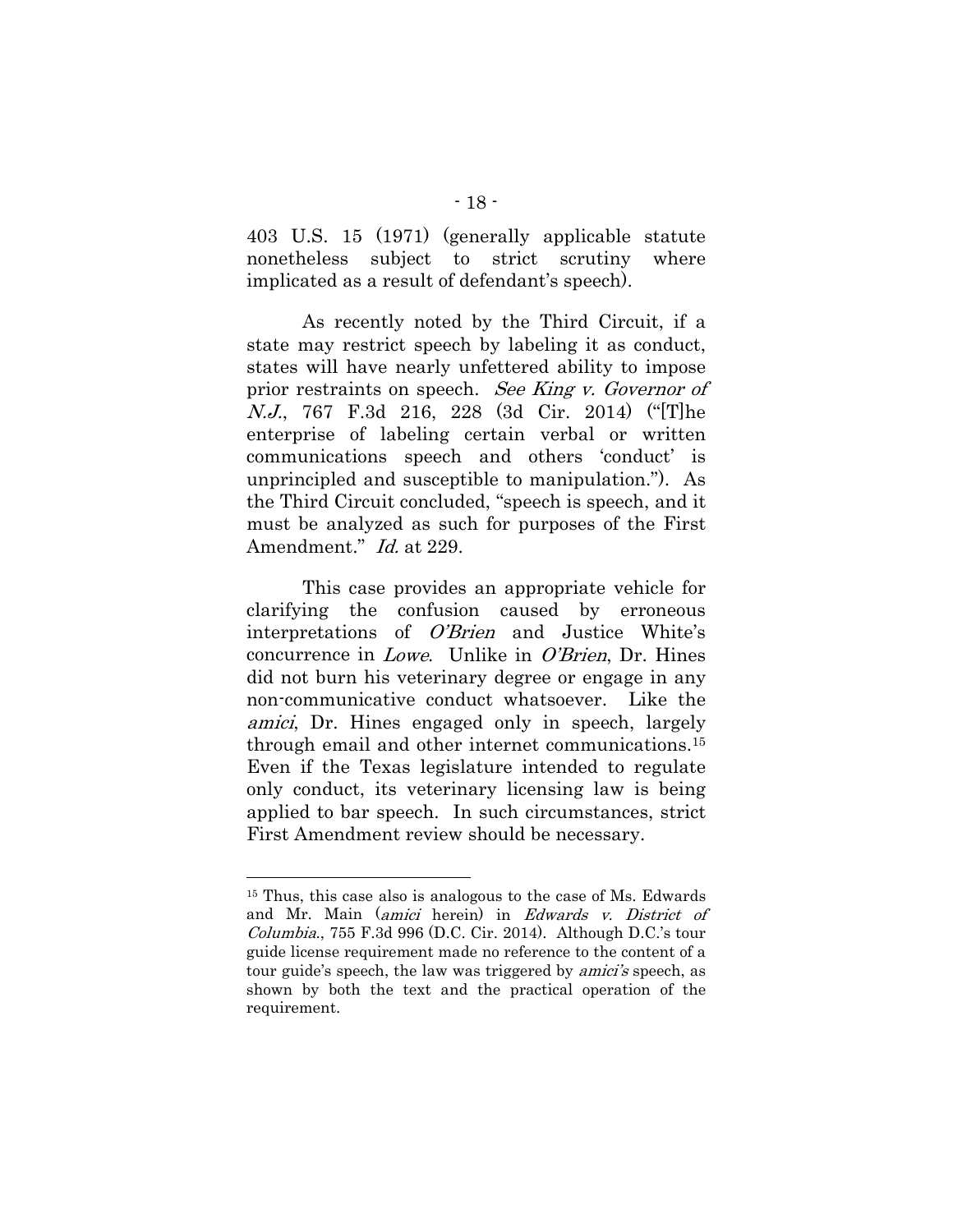### - 19 -

## B. The Court Should Clarify That The Constitutional Protection Of Speech Does Not Depend On The Number Of Listeners

Some courts have concluded that advice given to a particularized listener is not entitled to First Amendment protection. See, e.g., Locke v. Shore, 634 F.3d at 1191 ("There is a difference, for First Amendment purposes, between regulating professionals' speech to the public at large versus their direct, personalized speech with clients."); Accountant's Soc'y of Va. v. Bowman, 860 F.2d 602, 604 (4th Cir. 1988) (refusing to apply First Amendment scrutiny to regulation of non-CPA accountants based on "personal nexus between professional and client"). As with the "conduct" rationale discussed above, this theory was derived by a number of lower courts in an attempt to discern a governing rule from Justice White's concurrence in Lowe v. SEC, 472 U.S. 181, 211 (1985) (White, J., concurring). See, e.g., Wollschlaeger v. Governor of Fla., 760 F.3d 1195, 1217 (11th Cir. 2014) (holding that state had broad power to regulate professional conduct).

In his Lowe concurrence, Justice White stated that one "who takes the affairs of a client personally in hand and purports to exercise judgment on behalf of the client in light of the client's individual needs and circumstances is properly viewed as engaging in the practice of a profession." 472 U.S. at 232.16 This

<sup>16</sup> Justice White's apparent concerns are echoed in the Ninth Circuit's and other courts' reluctance to "imbue certain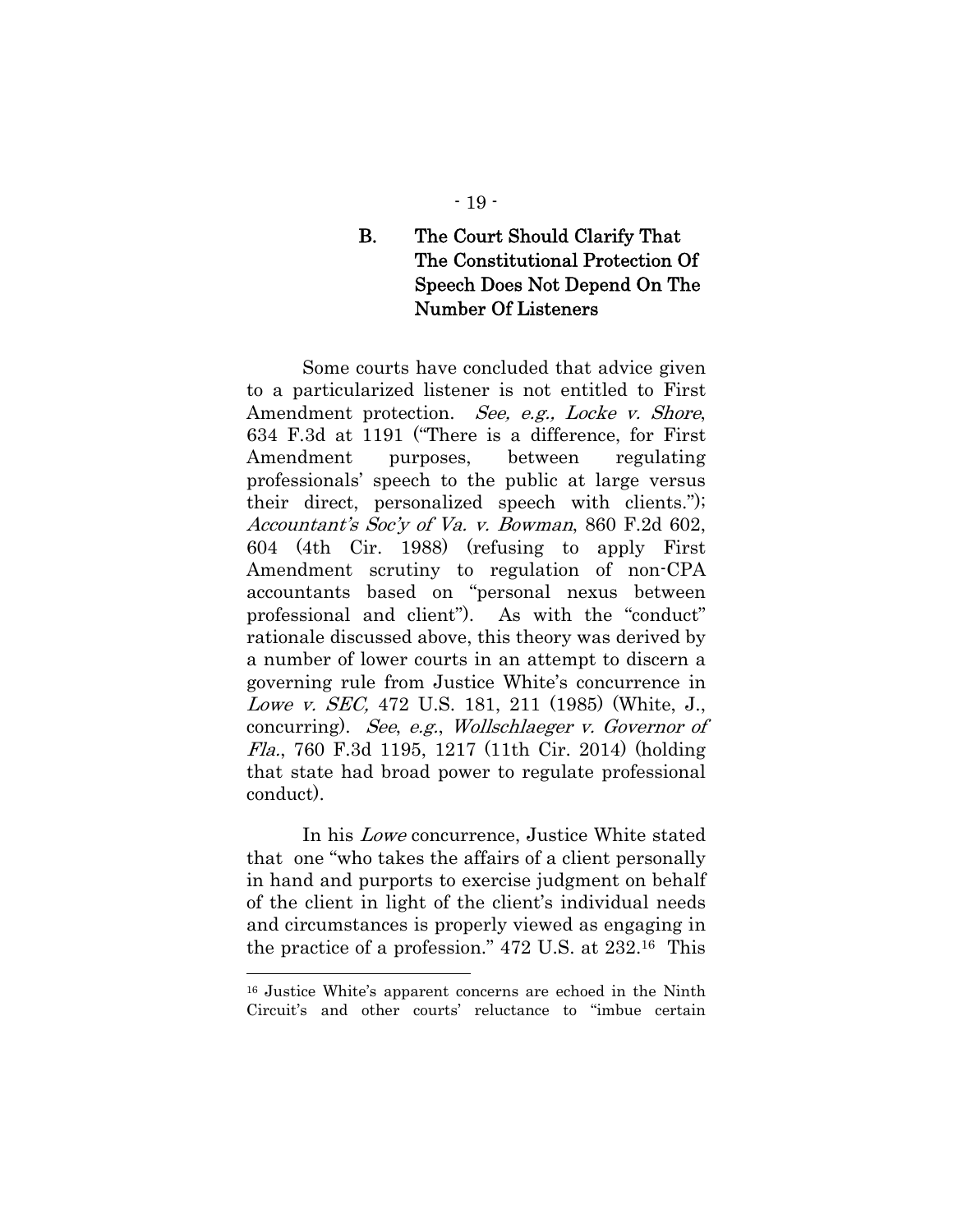language is the source of the "professional nexus" and "speech as conduct" exceptions to the First Amendment crafted by lower courts. The efforts to discern a rule from Justice White's concurrence, however, ignore significant aspects of his opinion. Most significantly, Justice White recognized that the Court's conclusion in Lowe revealed an underlying conviction that the underlying statute violated the First Amendment:

> One does not have to read the Court's opinion very closely to realize that its interpretation of the Act is in fact based on a thinly disguised conviction that the Act is unconstitutional as applied to prohibit publication of newsletters by unregistered advisers. Indeed, the Court tips its hand when it discusses the Court's decisions in *Lovell v. City of* Griffin, 303 U.S. 444 (1938), and Near v. Minnesota ex rel. Olson, 283 U.S. 697 (1931). The Court reasons that given these decisions, which forbade certain forms of prior restraints on speech, the 76th Congress could not have intended

professions – *i.e.* clinical psychology and psychiatry – with 'special First Amendment protection merely because they use the spoken word as therapy." King v. Governor of the State of New Jersey, 767 F.3d at 228. But treating "speech as speech" does not require courts to strike down all occupational licensing regimes; it merely requires that the proper standard of review be applied. Nor is there any debate that the fiduciary nature of most professional relationships leaves ample room for regulation of such professions through mandated standards, malpractice, and professional discipline. None of those, however, require prior restraints on speech.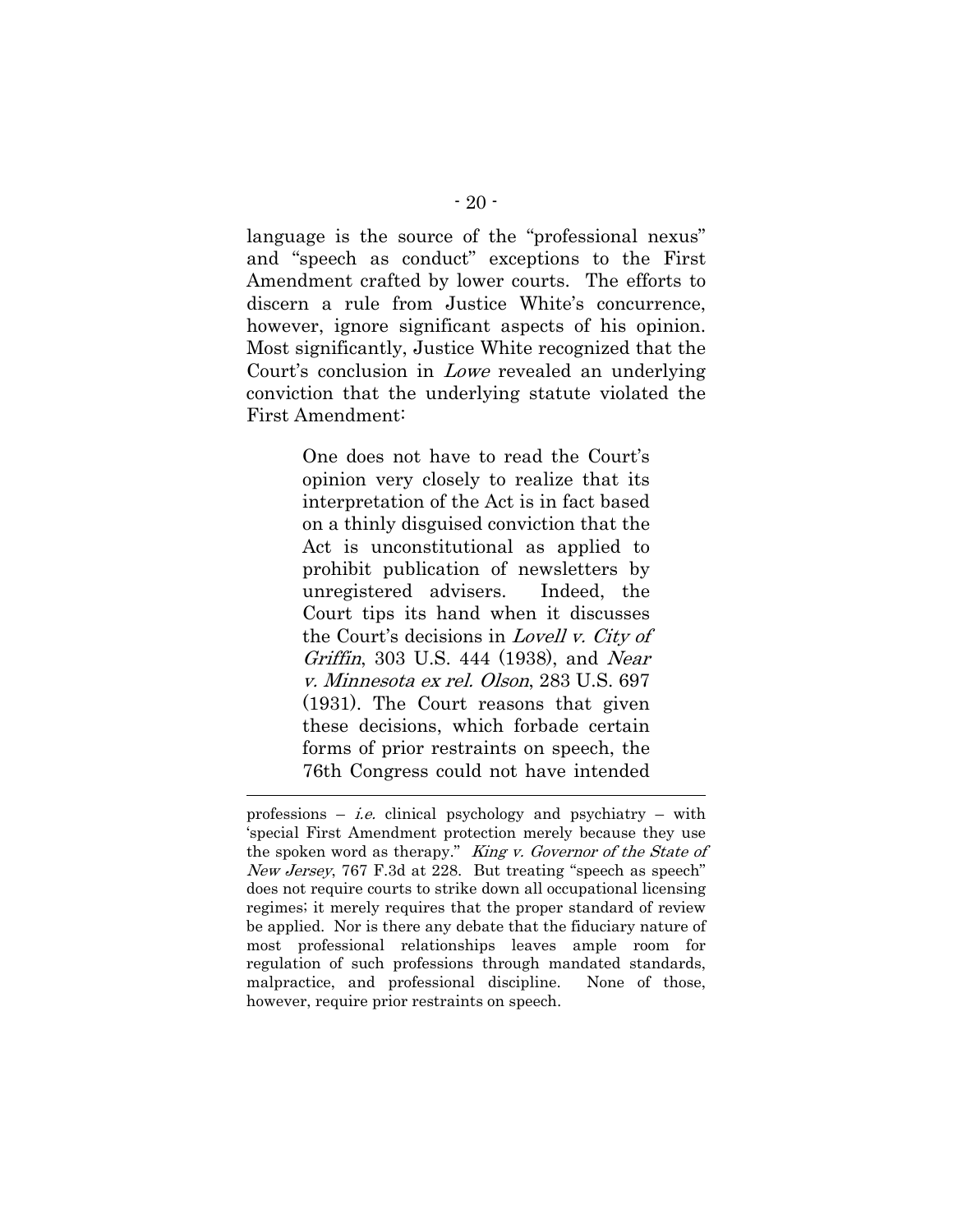to enact a licensing provision for investment advisers that would include persons whose advisory activities were limited to publishing.

Id. at 226-27 (White, J., concurring). He concluded that preventing unlicensed persons from publishing investment advice "is a direct restraint on freedom of speech and of the press subject to the searching scrutiny called for by the First Amendment." Id. at 233.

The Court has never adopted a "professional" speech exception to the First Amendment. See Stuart v. Huff, 834 F. Supp. 2d 424, 431 (M.D.N.C. 2011) (noting that "the phrase has been used by Supreme Court justices only in passing" and collecting cases); see also Daniel Halberstam, Commercial Speech, Professional Speech, and the Constitutional Status of Social Institutions, 147 U. PA. L. REV. 771, 834-49 (1999). To the contrary, the Court has held repeatedly that speech by professionals is entitled to First Amendment review. See, e.g., Fla. Bar v. Went For It, Inc., 515 U.S. 618, 622–24 (1995) (determining that the First Amendment applied to a state regulation on attorney advertising); Ohralik v. Ohio State Bar Ass'n, 436 U.S. 447, 454–59 (1978) (concluding that the First Amendment applied to a state restriction on inperson solicitation by attorneys); Va. State Bd. of Pharmacy v. Va. Citizens Consumer Council, Inc., 425 U.S. 748, 758–61 (1976) (reasoning that the First Amendment applied to a professional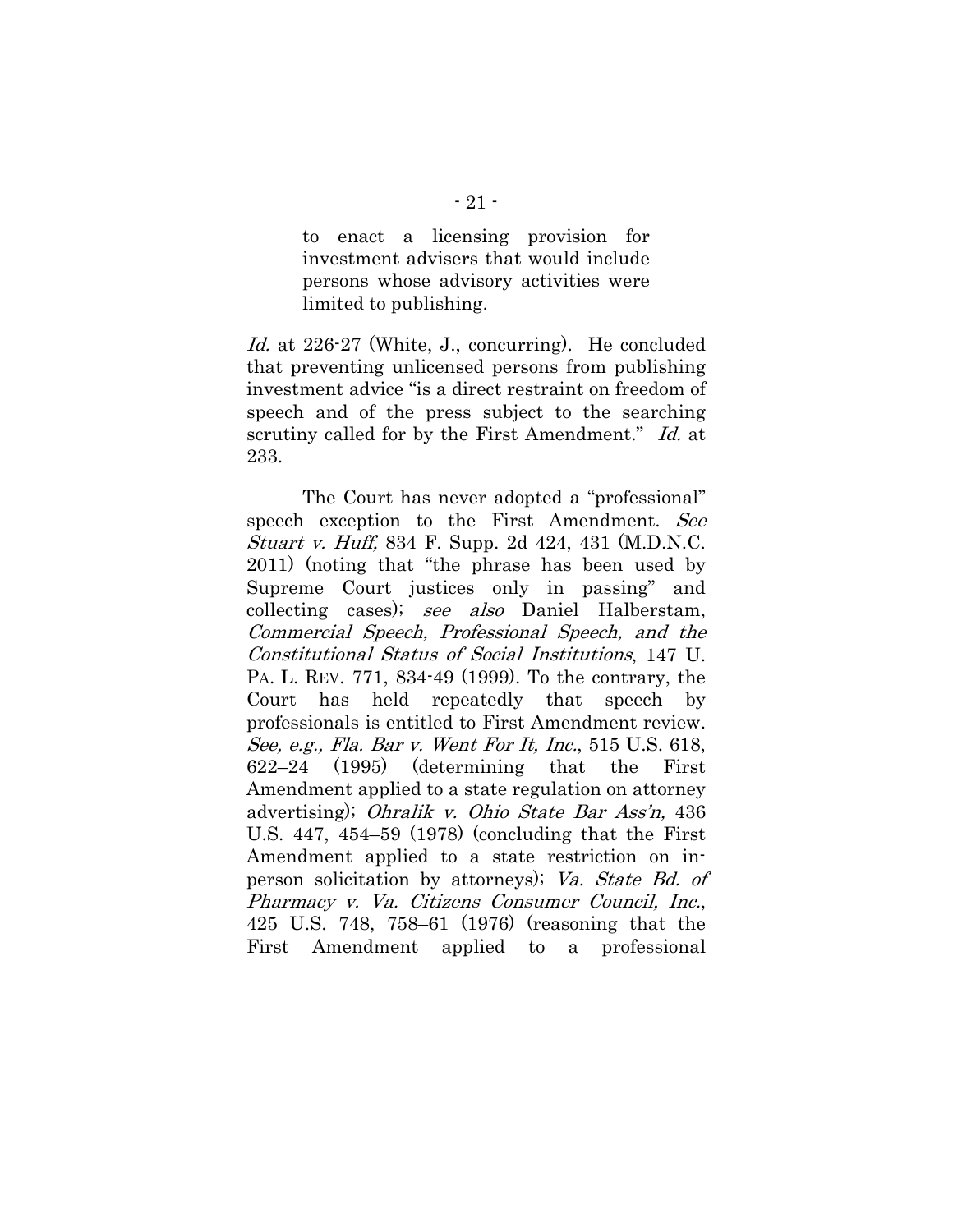regulation prohibiting price advertising by pharmacists).17

Speech does not lose First Amendment protections based on the number of listeners. McCullen v. Coakley, 134 S. Ct. 2518, 2536 (2014) ("In the context of petition campaigns, we have observed that 'one-on-one communication' is 'the most effective, fundamental, and perhaps economical avenue of political discourse."")(quoting Meyer v. Grant, 486 U.S. 414, 424 (1988)). In Rust v. Sullivan, 500 U.S. 173 (1991), the Court hypothesized that "traditional relationships such as that between doctor and patient should enjoy protection under the First Amendment from Government regulation, even when subsidized by the Government." Id. at 200. See also Keller v. State Bar of Ca., 496 U.S. 1, 13-14 (1990) (state could not compel members of the state bar to fund "activities of an ideological nature"). The Court also has noted in a case involving pure commercial speech by attorneys (e.g. advertising) that "[s]peech by professionals obviously has many dimensions. There are circumstances in which we will accord speech by [professionals] ... the strongest protection our Constitution has to offer." Fla. Bar v. Went For It, Inc., 515 U.S. 618, 634 (1995) (citing Gentile v. State

<sup>&</sup>lt;sup>17</sup> But see, Planned Parenthood of Se. Pa. v. Casey, 505 U.S. 833, 884 (1992) (First Amendment rights of doctors implicated by mandatory abortion disclosures, but only as part of practice of medicine subject to reasonable licensing and regulation). The statute at issue in Casey did not require doctors to adopt the mandated language as their own, only to provide it to patients as part of their informed consent duty. Id.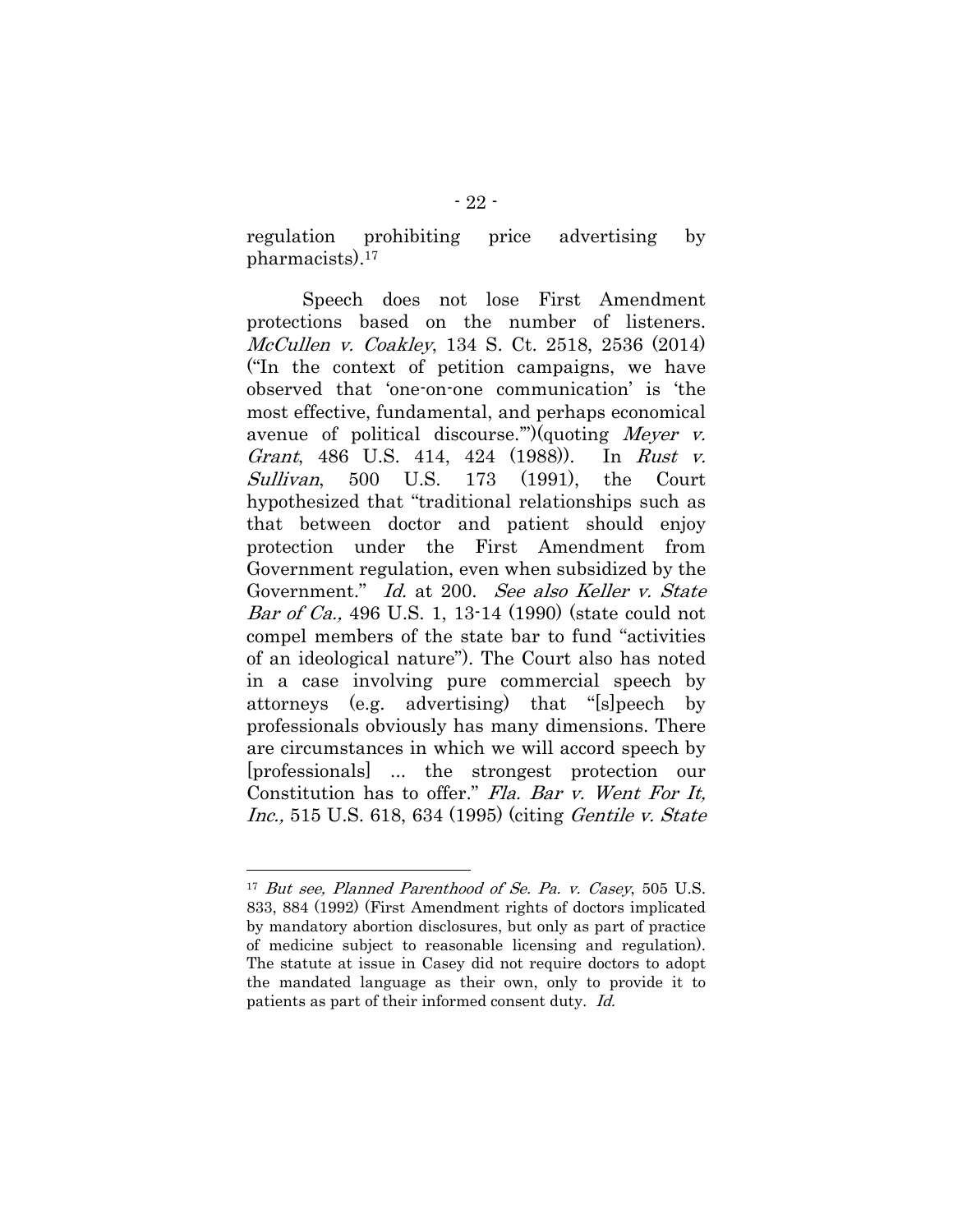Bar of Nev., 501 U.S. 1030 (1991); In re Primus, 436 U.S. 412 (1978)).

The cases of the *amici* show that the one-toone nature of most professional relationships has not proven to be a real boundary limiting the "professional speech" exception to the First Amendment. State licensing bodies have used the individualized speech rationale to impose prior restraints of speech by tour guides, diet bloggers, and newspaper columnists. See supra at 1-4,12. The amici cannot be understood to have taken "the affairs of a client personally in hand [or purported] to exercise judgment on behalf of the client in light of the client's individual needs and circumstances." Lowe v. S.E.C., 472 U.S. at 232. As the efforts to censor the amici show, any rule attempting to limit First Amendment protection to particular subsets of occupational speech will be abused.

### C. Occupational Speech Is Worthy of Protection

The standard applied by this Court to First Amendment challenges to "professional" speech regulation will be applied, inevitably, to all other occupations regulated by any state. Speech that touches on areas of commerce regulated by state authorities is worthy of vigorous First Amendment protection. Amici do not suggest that states may not reasonably regulate legal, medical or other occupations, but care should be taken to ensure that such regulation is not used improperly to censor lawful speech. Non-commercial, occupational speech should be accorded full First Amendment protection.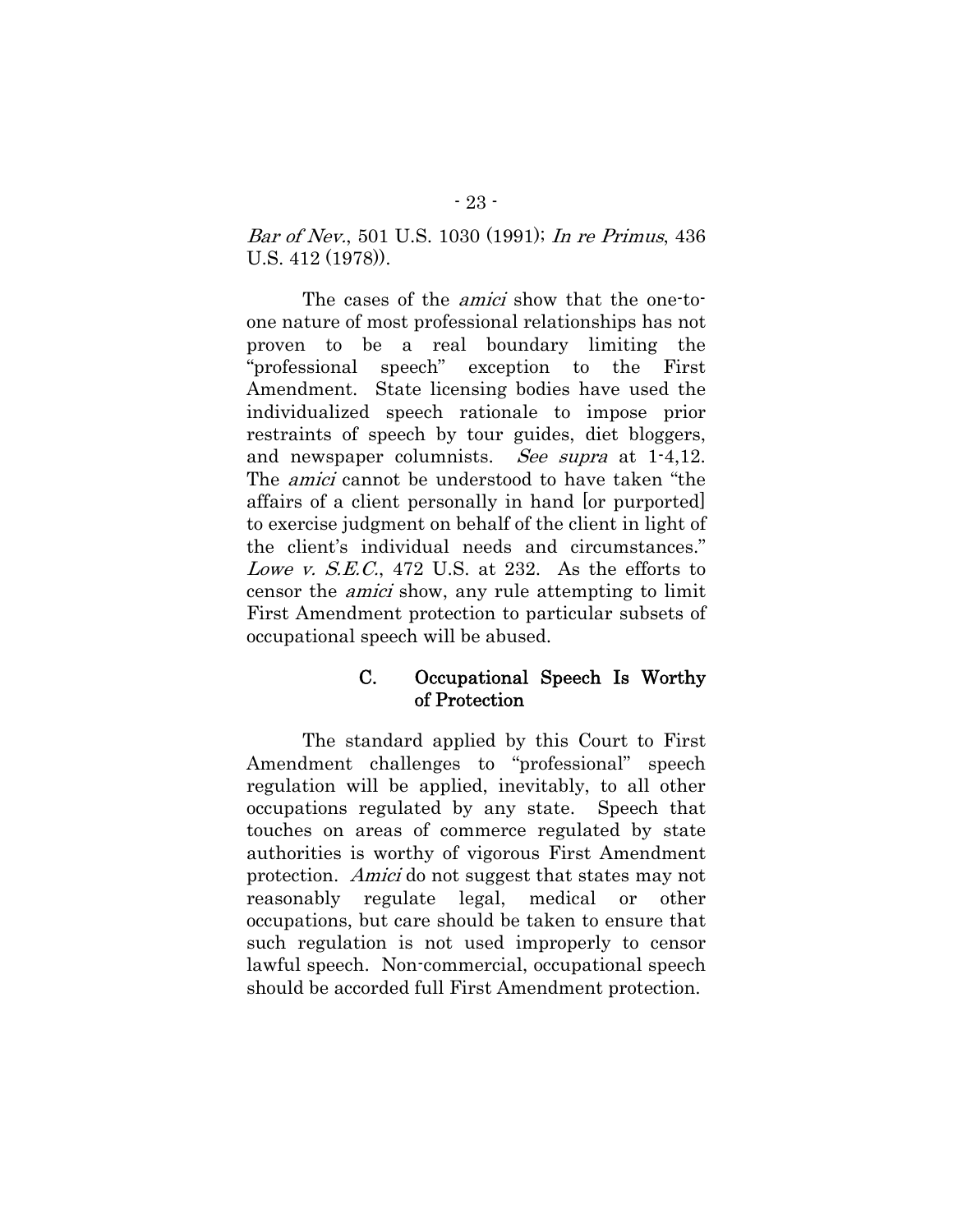Under the view espoused by Texas and adopted by the Fifth Circuit below, occupational speech restrictions should be treated as conduct, or unprotected "individualized professional" speech, and subjected only to rational basis review. If that view were adopted by the Court, speech that generally is recognized as benign (or even beneficial) would receive less First Amendment protection than speech that is commonly recognized as offensive, distasteful or salacious. See, e.g., Reno v. Am. Civil Liberties Union, 521 U.S. 844 (1997) (striking down Communications Act as violative of the First Amendment); Elonis v. United States, 135 S. Ct. 2001 (2015) (threatening rap lyrics posted on the internet). There is no principled basis to conclude that the First Amendment was intended to provide citizens more freedom to publish menacing lyrics than dieting or parental advice. Speech is speech; laws that are applied to effectuate prior restraints on speaking deserve the same degree of scrutiny as laws regulating what may or may not be said.